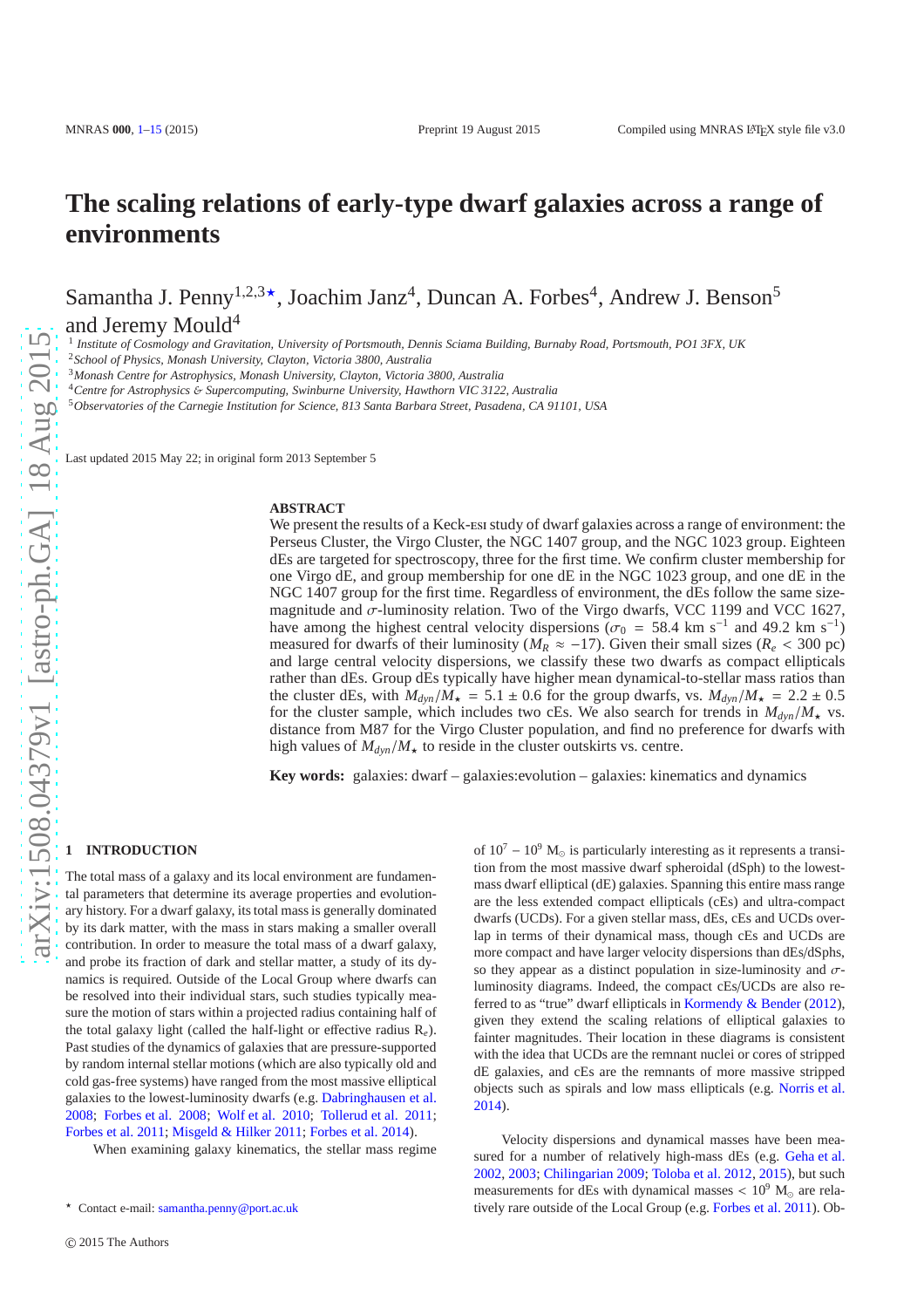taining kinematics for such low-mass dE galaxies becomes difficult due to the combination of their low surface brightness and small velocity dispersions  $\left($  < 30 km s<sup>-1</sup>), necessitating high-resolution spectroscopy acquired with a fast telescope and spectrograph.

The high-mass dEs studied to date tend to be located in the Virgo Cluster, given its proximity and large population of such galaxies. A few studies have targeted dwarfs in other clusters including Fornax (e.g. [De Rijcke et al. 2003\)](#page-13-11), and recently Perseus [\(Penny et al. 2014b](#page-14-4)). Little is known however about the kinematics of dEs in group environments (with the exception of 3 dEs in the Local Group, see [McConnachie 2012](#page-13-12) for a compilation of Local Group galaxy kinematics).

Investigating the dynamics and scaling relations of dEs in various environments may help to shed light on the dominance of different processes that effect their evolution. In groups, the dominant process is likely to be tidal interactions between galaxies or with the group potential itself [\(Moore et al. 1996](#page-13-13); [Mastropietro et al. 2005;](#page-13-14) [D'Onghia et al. 2009](#page-13-15)). In the simulations of [Mayer et al.](#page-13-16) [\(2006](#page-13-16)), late-type galaxies in a Milky Way-like halo underwent strong tidal stripping, interactions, and ram pressure stripping, resulting in early-type dwarfs that are dark matter dominated in their central regions. Studies of galaxy dynamics are essential to identify these objects and measure the ratio of dark to luminous matter in their centres.

Tidal interactions and the stripping of low-mass galaxies can also lead to the formation of compact elliptical (cE) galaxies and ultra-compact dwarfs (UCDs). Compact ellipticals with masses comparable to dEs (<  $10^9$  M<sub>☉</sub>) overlap in luminosity and velocity dispersion with dEs, though their sizes are much smaller  $(R_e < 400 \text{ pc})$ . Continuing this trend to lower masses and sizes are UCDs, which overlap in stellar mass and luminosity with dSphs. In the simulations of tidal stripping by Pfeff[er & Baumgardt](#page-14-5) [\(2013](#page-14-5)), UCDs with stellar masses ~ 10<sup>6</sup> M<sub>☉</sub> and effective radii ~ 10-50 pc are expected to form from low-mass dE progenitors. Such objects have been identified to be relatively common around M87 [\(Brodie et al. 2011](#page-13-17)). Thus by examining the kinematics of galaxies in the overlap between cEs and dEs, we can better understand the role of tidal interactions on low-mass galaxy evolution.

Here we investigate the internal kinematics for a sample of 18 dwarf galaxies: 15 dEs and 3 possible cEs. The galaxies we examine have relatively low stellar masses of ~10<sup>8</sup> M<sub>☉</sub> to 10<sup>9</sup> M<sub>☉</sub> and probe three different environments: the spiral dominated NGC 1023 group, the fossil group-like NGC 1407 group, and the Virgo Cluster. The targeted dEs span a range of size  $(0.27 \text{ kpc} < R_e <$ 1.93 kpc), covering the complete size range examined in the literature. They are among the lowest stellar mass dEs examined outside of the Local Group to date, with the lowest-mass dEs in our sample having stellar mass ~10<sup>8</sup> M<sub>☉</sub>, comparable to the stellar mass of NGC 205, the brightest dE in the Local Group. As well as central velocity dispersions, we present their sizes and luminosities. From these we calculate dynamical and stellar masses, and thus explore where such dE galaxies lie on key scaling relations including the sigma-luminosity and size-magnitude relations.

This paper is organised as follows. We describe our sample selection in Section [2.](#page-1-0) Our observations are described in Section [3.1,](#page-1-1) with the reduction of the spectroscopy covered in Section [3.2.](#page-2-0) Velocity measurements are presented in Section [3.3,](#page-3-0) along with photometry in Section [3.4.](#page-5-0) Our calculations of stellar and dynamical mass are presented in Section [4.](#page-6-0) We discuss our results in Section [5,](#page-8-0) and conclude in Section [6.](#page-13-0)

# <span id="page-1-0"></span>**2 SAMPLE SELECTION**

Galaxies in the NGC 1023 group were selected from the catalogue of [Trentham & Tully](#page-14-6) [\(2009](#page-14-6)). The three target galaxies have dE or intermediate-type morphology, and are brighter than  $R = 15$ , corresponding to  $M_R$  = -14 at the distance of the NGC 1023 group (*D* = 11.1 Mpc, [Brodie et al. 2011](#page-13-17)). NGC 1023\_11 and NGC 1023\_14 had their group membership confirmed in [Trentham & Tully](#page-14-6) [\(2009](#page-14-6)), and we targeted NGC 1023\_18 for spectroscopy for the first time.

We selected dwarfs in the NGC 1407 group ( $D = 26.8$  Mpc) from the catalogue of [Trentham et al.](#page-14-7) [\(2006](#page-14-7)). All targeted dwarfs are brighter than  $R = 16.67$  ( $M_R = -15.5$ ), have dE morphologies, and have not previously had their central velocity dispersions measured. Three of the NGC 1407 dwarfs (NGC 1407\_13, NGC 1407\_47, and NGC 1407\_48) have their group membership confirmed in [Trentham et al.](#page-14-7) [\(2006\)](#page-14-7). NGC 1407\_36 and NGC 1407\_37 had their group membership confirmed in [Firth et al.](#page-13-18) [\(2006](#page-13-18)). We targeted NGC 1407\_43 for spectroscopy for the first time.

Dwarf elliptical targets in the Virgo Cluster were selected from the ACS Virgo Cluster Survey [\(Côté et al. 2004\)](#page-13-19), and the wide field imaging survey of [Lisker et al.](#page-13-20) [\(2008](#page-13-20)). The dwarfs were selected to have a surface brightness high enough to obtain a spectrum with a signal-to-noise ratio  $S/N > 10$  in less than 2 hr total integration time with the Echelle Spectrograph and Imager spectrograph (esi, [Sheinis et al. 2002](#page-14-8)) on the Keck  $\pi$  telescope. The majority of Virgo Cluster dwarfs targeted here had their cluster membership previously confirmed by the Sloan Digital Sky Survey [\(York et al. 2000](#page-14-9)), but they do not have measured velocity dispersions in the literature. VCC 1151 is targeted for spectroscopy for the first time. The targets have a range of (projected) cluster-centric distance, from 0.28 Mpc to 1.35 Mpc from M87, the central galaxy in the Virgo Cluster. Five of the Virgo targets were classified as E0 or E2 in the Virgo Cluster Catalogue [\(Binggeli et al. 1985\)](#page-13-21). Despite these classifications, these galaxies are targeted due to their low stellar mass  $(< 2 \times 10^9$  M<sub>☉</sub>), placing them well within the dwarf galaxy regime. Their sizes are furthermore intermediate between those of cEs and dEs (270 pc  $R_e$  < 850 pc), making them interesting targets for the study of kinematics.

The basic properties of the observed dwarfs are given in Table [1.](#page-2-1) For simplicity, we adopt the names of Trentham & Tully (2009) and Trentham et al. (2006) for galaxies in the NGC 1023 and NGC 1407 groups. We take the names of the Virgo Cluster targets from the Virgo Cluster catalogue [\(Binggeli et al. 1985\)](#page-13-21). Assuming the targeted dwarfs follow the  $\sigma$ -luminosity relation, they are expected to have central velocity dispersions comparable to, or exceeding, the ESI instrumental resolution (see Section [3.1\)](#page-1-1).

These data are supplemented with three dwarfs in the Perseus Cluster: CGW38, CGW39, and SA0426-002, first presented in [Penny et al.](#page-14-4) [\(2014b\)](#page-14-4). Perseus is a richer cluster than Virgo, providing a more extreme environment in which to study galaxy evolution. These dwarfs were observed with an identical set-up to the Virgo targets in this work, using esi and 0.5 arcsec slit. The reduction of these data are described in [Penny et al.](#page-14-4) [\(2014b](#page-14-4)).

# <span id="page-1-1"></span>**3 DATA**

# **3.1 Observations**

The dwarf elliptical galaxies were observed using the Echelle Spectrograph and Imager on the Keck ii 10 m telescope on the nights of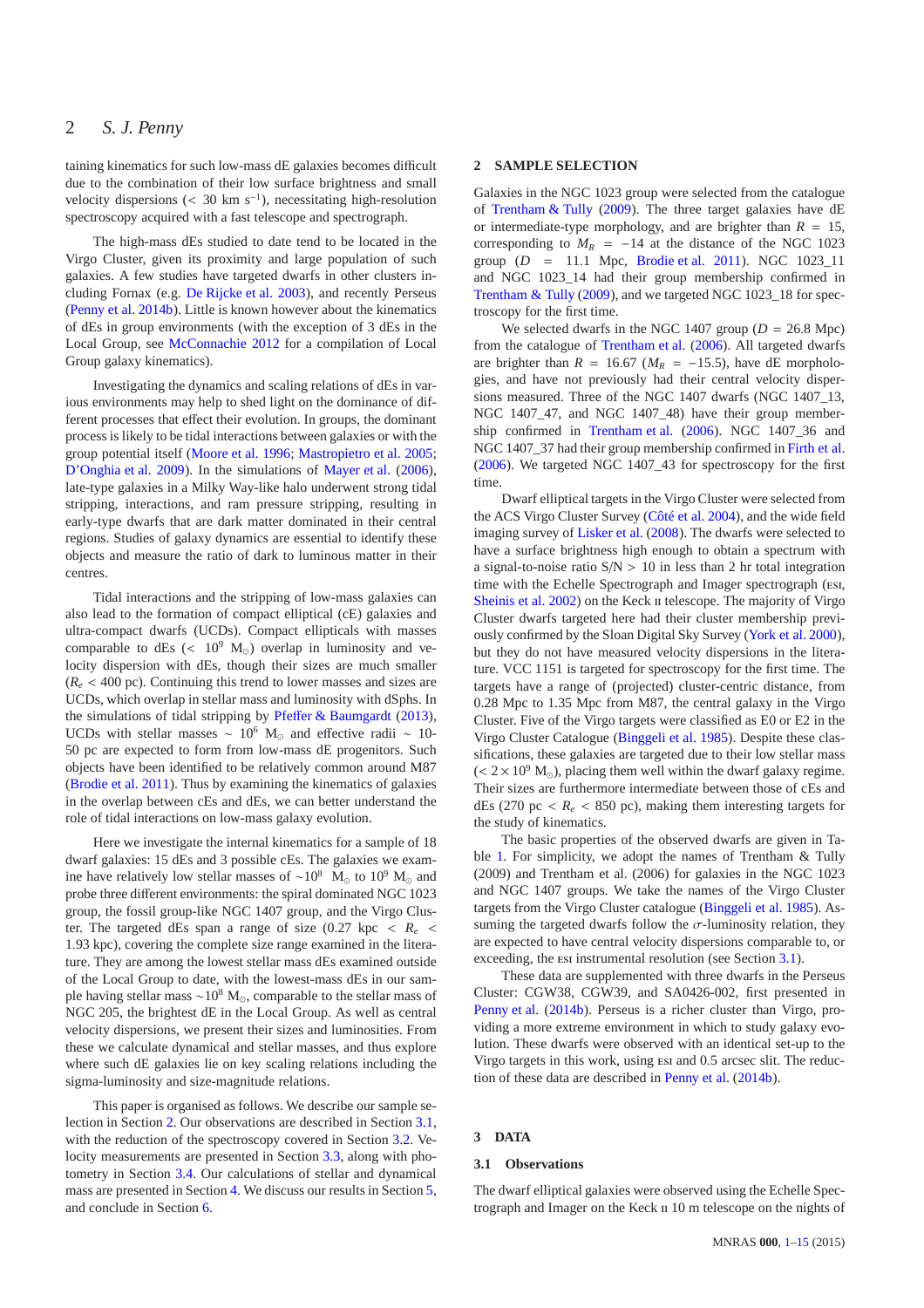<span id="page-2-1"></span>Table 1. Properties of the dE galaxy sample. The galaxy types are from taken from the NASA Extragalactic Database (NED), with the exception NGC 1023 18, which is classified in Trentham & Tully (2009). The distances of the two galaxy groups are taken from [Brodie et al.](#page-13-17) [\(2011](#page-13-17)). Where available, surface brightness fluctuation distances are provided for dEs in the Virgo Cluster, otherwise the surface brightness fluctuation distance to M87 from [Blakeslee et al.](#page-13-22) [\(2009\)](#page-13-22) is used. The *R*-band magnitudes are described in Section [3.4.](#page-5-0) The half-light radii for dwarfs in the NGC 1023 and NGC 1407 groups are measured in this work, and taken from Janz & Lisker (2008) for the Virgo Cluster objects. The effective radius in kpc is calculated using the distance provided in the table. The last column lists the Sérsic index *n* of our surface brightness fits.

| Galaxy                                    | Other name                         | Type             | Dist.<br>(Mpc)       | R<br>(mag)              | $R_e$<br>$($ <sub>'</sub> | $R_e$<br>(kpc)       | $\boldsymbol{n}$  |
|-------------------------------------------|------------------------------------|------------------|----------------------|-------------------------|---------------------------|----------------------|-------------------|
| NGC 1023 11<br>NGC 1023 14<br>NGC 1023 18 | <b>UGC 2165</b><br><b>UGC 1807</b> | dE<br>Im<br>dE/I | 11.1<br>11.1<br>11.1 | 13.70<br>14.38<br>14.92 | 17.6<br>22.8<br>19.4      | 0.95<br>1.23<br>1.04 | 1.0<br>1.4<br>1.6 |
| NGC 1407 13<br>NGC 1407 36                | .<br>ESO 548-G79<br>LEDA074838     | dE<br>dE         | 26.8<br>26.8         | 13.03<br>15.33          | 14.9<br>8.5               | 1.93<br>1.11         | 1.9<br>1.4        |
| NGC 1407 37                               | LSBG F548-012                      | dE               | 26.8                 | 15.52                   | 11.6                      | 1.50                 | 1.1               |
| NGC 1407 43                               | LSBG F549-023                      | dE               | 26.8                 | 16.40                   | 8.4                       | 1.10                 | 0.9               |
| NGC 1407 47                               | LSBG F549-038                      | dE               | 26.8                 | 16.70                   | 6.3                       | 0.83                 | 1.3               |
| NGC 1407 48                               | LSBG F548-026                      | dE               | 26.8                 | 16.67                   | 6.7                       | 0.87                 | 0.9               |
| <b>VCC 50</b>                             | .                                  | dE2              | 16.7                 | 14.89                   | 12.5                      | 0.99                 | 0.9               |
| <b>VCC 158</b>                            | <b>UGC 07269</b>                   | dE3              | 16.7                 | 14.61                   | 20.9                      | 1.66                 | 1.2               |
| <b>VCC 538</b>                            | <b>NGC 4309A</b>                   | E0               | $23.0 \pm 0.9$       | 14.90                   | 4.8                       | 0.54                 | 2.3               |
| <b>VCC 1151</b>                           | <b>NGC 4472 DW02</b>               | dE <sub>0</sub>  | 16.7                 | 15.29                   | 17.5                      | 1.39                 | 1.2               |
| <b>VCC 1199</b>                           | .                                  | E <sub>2</sub>   | $16.3 \pm 1.5$       | 14.91                   | 3.4                       | 0.27                 | 2.9               |
| <b>VCC 1440</b>                           | <b>IC 0798</b>                     | E <sub>0</sub>   | $16.1 \pm 0.6$       | 13.55                   | 6.9                       | 0.54                 | 4.8               |
| <b>VCC 1627</b>                           | .                                  | E <sub>0</sub>   | $15.6 \pm 1.6$       | 13.92                   | 3.7                       | 0.28                 | 2.0               |
| <b>VCC 1896</b>                           | .                                  | dSB0             | 16.7                 | 13.82                   | 14.6                      | 1.16                 | 1.2               |
| <b>VCC 1993</b>                           | .                                  | E <sub>0</sub>   | $16.6 \pm 0.5$       | 14.28                   | 10.7                      | 0.86                 | 4.6               |

2013 September 25, 26, 2013 March 3, 4, and 2012 November 5, 6, 7. Each galaxy was observed in high resolution echelle mode giving a useful wavelength range of ∼4000 to 10,000 Å. The pixel scale varies from 0.12 arcsec pixel<sup>-1</sup> in the blue to 0.17 arcsec pixel<sup>-1</sup> in the red across the 10 echelle orders. The slit width was either 0.5 arcsec or 0.75 arcsec (see Table 2), with a slit length of 20 arcsec. This provided a resolving power of  $R = 8000$  or  $R = 5400$ , and instrumental resolutions of 15.8 km s<sup>-1</sup> and 23.7 km s<sup>-1</sup>, for the 0.5 arcsec and 0.75 arcsec slits respectively. Generally the slit was aligned to parallactic angle, otherwise for dwarfs that deviated strongly from circular isophotes, we aligned the slit with the dwarf's major axis.

Three or more single exposures were taken of each galaxy with the total exposure times listed in Table 2. The individual exposures were combined with an average sigma clipping algorithm in IRAF. We obtained spectra for several standard stars on each observing run using the same instrument settings as for the science data. These spectra were used as templates to determine velocity information for the dwarf galaxies (see below for details).

# <span id="page-2-0"></span>**3.2 Spectroscopic Data Reduction**

Basic data reduction for the esi spectroscopy was carried out using tasks within IRAF. Individual calibration frames such as bias, arcs and internal flat fields were combined to create master frames. The science frames, each of the same exposure time, were average combined in 2D. The individual science frames did not require shifting as the spatial alignment of the spectra was within 1 pixel from frame to frame. An average sigma clipping was used to reject cosmic rays.

Tracing and rectifying the spectra, wavelength calibration, extraction of 1D spectra in various apertures and sky subtraction were all performed using the MAKEE program written by T. Barlow.

**Table 2.** Observing parameters for the dEs targeted in this work with Keck esi.

| Galaxy          | Seeing   | Exp. time | Slit width |
|-----------------|----------|-----------|------------|
|                 | (arcsec) | (min)     | (arcsec)   |
| NGC 1023 11     | 0.9      | 30        | 0.75       |
| NGC 1023 14     | 0.7      | 120       | 0.75       |
| NGC 1023 18     | 0.7      | 80        | 0.75       |
| NGC 1407 13     | 0.7      | 15        | 0.75       |
| NGC 1407 36     | 0.7      | 60        | 0.75       |
| NGC 1407 37     | 0.7      | 80        | 0.75       |
| NGC 1407 43     | 0.5      | 100       | 0.75       |
| NGC 1407 47     | 0.5      | 100       | 0.75       |
| NGC 1407 48     | 0.7      | 80        | 0.75       |
| <b>VCC 50</b>   | 0.95     | 120       | 0.50       |
| <b>VCC 158</b>  | 0.95     | 100       | 0.50       |
| <b>VCC 538</b>  | 1.2      | 100       | 0.50       |
| <b>VCC 1151</b> | 0.95     | 80        | 0.50       |
| <b>VCC 1199</b> | 1.2      | 30        | 0.50       |
| <b>VCC 1440</b> | 1.2      | 80        | 0.50       |
| <b>VCC 1627</b> | 1.2      | 100       | 0.50       |
| <b>VCC 1896</b> | 0.95     | 30        | 0.50       |
| <b>VCC 1993</b> | 1.2      | 80        | 0.50       |

The trace was carried out using a bright standard star, which gave residuals of  $\leq 0.5$  pixel for the orders of interest. The sky was measured from the edges of the slit, furthest from the galaxy centre. Although some faint galaxy light may be contained in the sky apertures, there was no indication of the CaT absorption lines in the sky spectra, so that this appears to be a very small effect.

For five Virgo galaxies, VCC 538, VCC 1199, VCC 1440, VCC 1627 and VCC 1993, the spectra extend further than the see-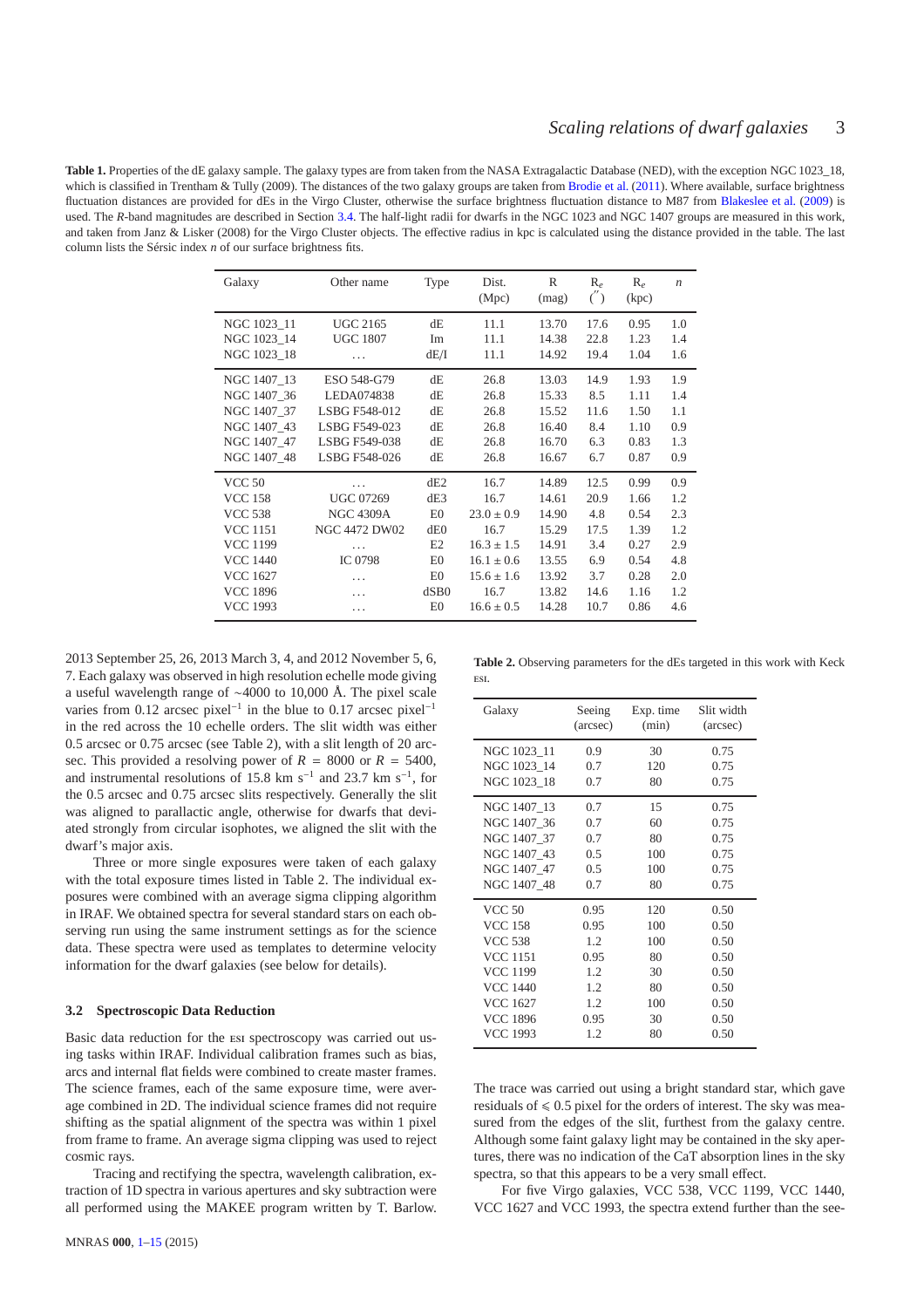

<span id="page-3-1"></span>Figure 1. Est spectra for the Virgo dwarfs presented in this study, showing the CaT feature. The spectra have been shifted to rest-frame wavelengths, and have been smoothed. Due the presence of skylines, not all CaT lines could be used in all kinematic fits. We also use the not shown Hα, Fe and Mg lines when available.

ing profile. For these we extracted additional independent apertures either side of the galaxy centre, in addition to a central aperture of ±4 pixels (∼ 1.2 arcsec width). The midpoint of the apertures correspond to 1.4, 2.6, and 4.4 arcsec from the galaxy centre. The size of the off-centre extraction apertures was designed to achieve a similar S/N in each extraction independent of radius.

We plot central spectra for all dwarfs examined in this study to highlight the quality of our data. Spectra of the Virgo dwarfs are shown in Figure [1,](#page-3-1) and spectra for the NGC 1407 and NGC 1023 dwarfs in Figure [2.](#page-4-0) The CaT feature is plotted for all objects, excluding NGC 1023\_18, where the S/N was insufficient for the CaT feature to be discernible against the sky lines. Due to the radial velocities of the dwarfs examined here, individual CaT lines are frequently shifted into regions of the spectra strongly affected by sky lines. We therefore smoothed the spectra for plotting purposes. For the science analysis, all spectra were unsmoothed/unbinned. To highlight that two of the NGC 1023 dwarfs are star forming, we display their spectra in the H $\alpha$  region in Figure [3.](#page-4-1) For both NGC 1023 14 and NGC 1023 18, the H $\alpha$ , [N<sub>II</sub>] and [S<sub>II</sub>] lines are clearly seen in emission, indicating ongoing star formation.

# <span id="page-3-0"></span>**3.3 Velocity Measurements**

Kinematics were measured for each extracted aperture using the Penalized Pixel-Fitting method (pPXF, Cappellari & Emsellem, 2004). The code broadens the spectra of the standard stars until they match the observed galaxy. We fitted the kinematics for several regions of each galaxy spectrum: the calcium triplet feature (CaT; 8498, 8542, 8662 Å), the H $\alpha$  (6563 Å) line, the H $\beta$  line (4861 Å), the Na line (5893 Å), and the Fe and Mg features (5100-5400 Å). Where necessary, individual CaT lines that are blended with sky lines were excluded from the pPXF fit. The resulting heliocentric velocities  $(cz)$  and velocity dispersions  $(\sigma)$  are listed in Table [3.](#page-5-1)

NGC 1023\_14 and NGC 1023\_18 have H $\alpha$  in emission, and we were unable to use this line for the determination of the velocity dispersions (our template stars only have absorption features). We furthermore excluded the  $H\beta$  line for these objects, as this feature is in emission for NGC 1023\_18, and partially infilled for NGC 1023\_14. Instead, the dwarfs' central velocity dispersions are calculated using the CaT, Na, and Fe/Mg features only. For NGC 1023 14, the CaT and Mg/Fe features do not have high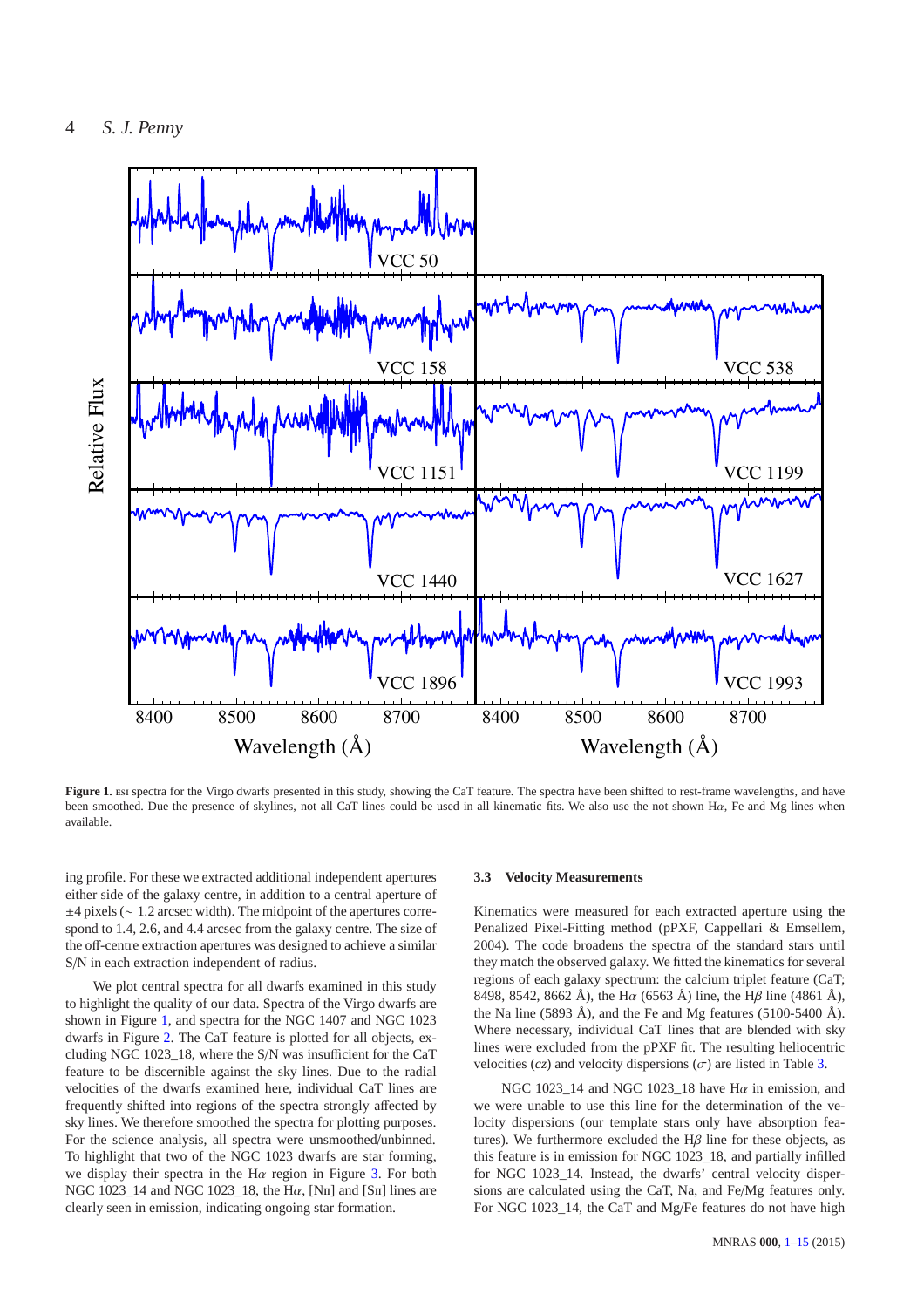

<span id="page-4-0"></span>Figure 2. Same as Fig. [1,](#page-3-1) but for dwarfs in the NGC 1023 and NGC 1407 groups. NGC 1023\_14 is not included due to poor S/N in the CaT region.



<span id="page-4-1"></span>Figure 3. Est spectra for two dwarfs in the NGC 1023 group with ongoing star formation, showing the emission lines in the vicinity of  $H\alpha$ .

enough S/N for the measurement of its velocity dispersion, so we are only able to provide a redshift for this object.

For consistency with the literature, we corrected our aperture values to central values within  $R_e/8$  (e.g. [Jorgensen et al. 1995](#page-13-23)), following [Cappellari et al.](#page-13-24) [\(2006](#page-13-24)):

$$
\sigma_0 = \sigma_{ap} \left( \frac{8R_{ap}}{R_e} \right)^{-0.066} \tag{1}
$$

where  $\sigma_0$  is the central velocity dispersion,  $\sigma_{ap}$  is the velocity dispersion in the central 1.<sup>7</sup> aperture,  $R_{ap}$  is the radius of the extraction aperture, and  $R_e$  is the effective radius of the dwarf. The extraction apertures have radii 0.45 arcsec and 0.55 arcsec for the 0.5 and 0.75 arcsec slits respectively, calculated using the formula  $2 R_{ap} \approx 1.025 \times 2(xy/\pi)^{1/2}$  from [Jorgensen et al.](#page-13-23) [\(1995](#page-13-23)). These central values  $\sigma_0$  are provided in Table [5.](#page-7-0)

The majority of the comparison samples we utilise in this work correct their values of  $\sigma$  to  $R_e/8$ , though [Toloba et al.](#page-14-10) [\(2014](#page-14-10)) and [Rys et al.](#page-14-11) [\(2014\)](#page-14-11) correct their values to 1  $R_e$ . These values of  $\sigma_e$ will differ from  $\sigma_0$  by a few km s<sup>-1</sup>, within typical error bars, so we do not correct these comparison samples to *Re*/8.

For the five Virgo dwarfs resolved beyond the seeing profile,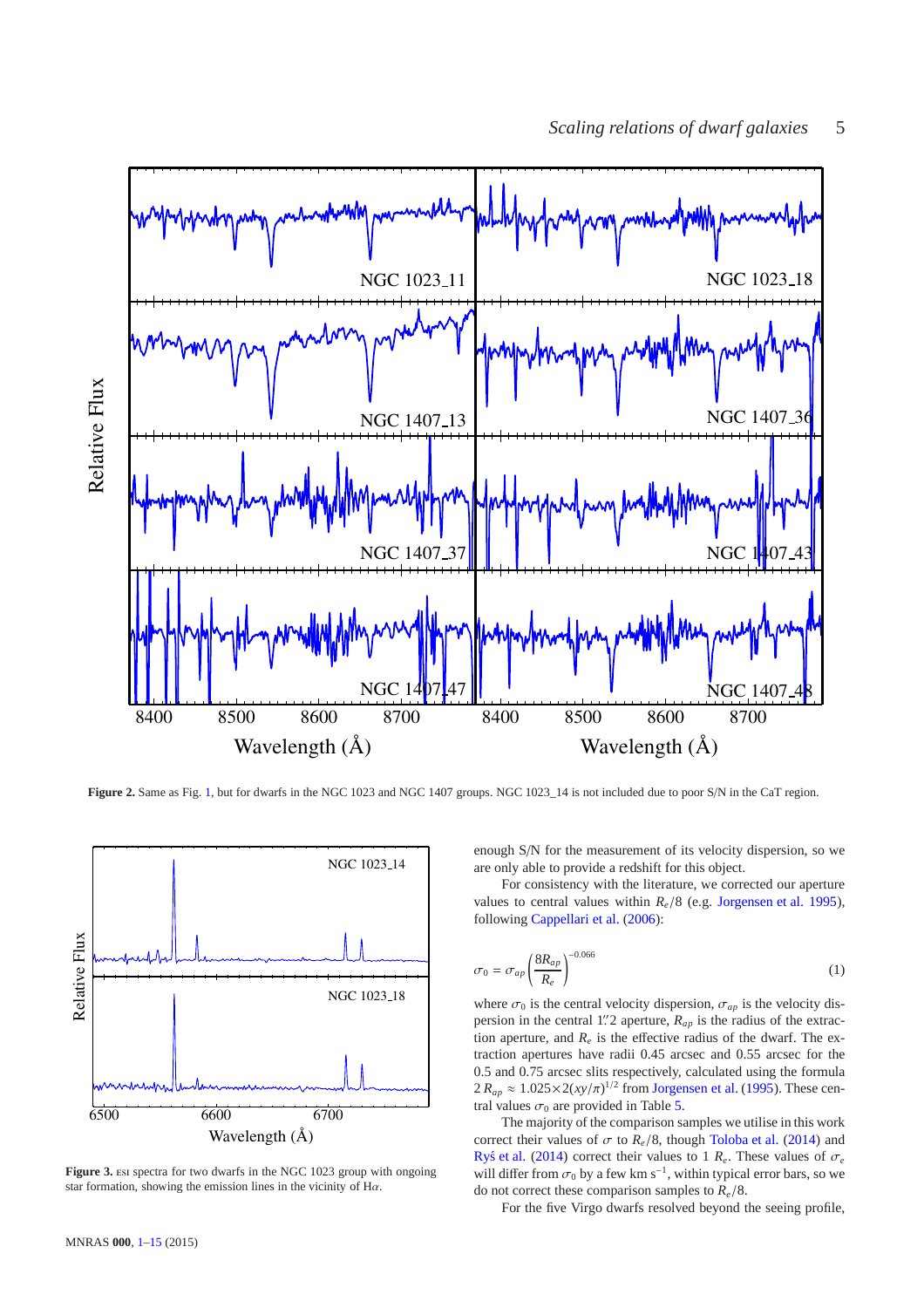

<span id="page-5-2"></span>**Figure 4.** Velocity dispersion profiles. *Top panel:* velocity dispersions for the 5 Virgo dEs with spatially resolved spectroscopy, out to 4".4 from their centres, normalised to their central velocity dispersion  $\sigma_0$  at  $R_e/8$ . An arbitrary offset has been applied to the profiles to separate them. Other than VCC 1199, there is no clear evidence for central peaks in the velocity dispersion profiles. *Bottom panel:* unnormalised velocity dispersion profiles. Error bars are also plotted. The central values are the 1.2 arcsec aperture values, and have not been corrected to *Re*/8.

we derive the velocity dispersion  $\sigma$  in several radial bins out to radii of 4.4 arcsec, ∼300 pc at the distance of the Virgo Cluster. The velocity dispersions in each of the radial bins are provided in Table [4.](#page-6-1) We plot the velocity dispersion profiles for these five dEs in Figure [4.](#page-5-2) Within a radius of 300 pc, the velocity dispersions profiles of these objects are nearly flat, with no evidence for central peaks or dips, similar to the results of [Geha et al.](#page-13-9) [\(2003](#page-13-9)); [Forbes et al.](#page-13-3) [\(2011](#page-13-3)); [Toloba et al.](#page-14-12) [\(2011](#page-14-12)) for dEs, and those for the Local Group dSphs. To the same radius of 4.4 arcsec, we do not find any rotation to within  $\pm 10$  km s<sup>-1</sup> of the central value. Therefore, we classify these five dwarfs as slow rotators. More extended spectroscopy beyond their effective radii may uncover rotation in the outer regions of these objects. Nevertheless, the kinematics of these five dwarfs are dominated by random motions rather than rotation.

# <span id="page-5-3"></span>*3.3.1 Signal-to-noise e*ff*ects*

Several of our spectra have velocity dispersions approaching the instrumental resolution of Keck-esi. Velocity dispersion measurements are less accurate for low S/N spectra than for those with high S/N, such that for noisy galaxy spectra, the measured velocity dispersion typically approaches the instrumental resolution when the true  $\sigma$  is low. Furthermore, the reliability of the measured  $\sigma$  decreases. For example, [Toloba et al.](#page-14-10) [\(2014\)](#page-14-10) measure velocity dispersion differences > 10 km s<sup>-1</sup> between their spectra with minimum S/N of 10, and those with previous measurements in the literature.

Six of our galaxies have velocity dispersions approaching the instrumental resolution. VCC 50 and VCC 158 have  $\sigma \approx 15 \text{ km s}^{-1}$ , the instrumental resolution of esi using the 0.5" slit. For obser-

<span id="page-5-1"></span>**Table 3.** Velocity measurements for the dEs targeted in this work.  $\sigma_{ap}$  is the velocity dispersion measured from the full slit aperture. The values of  $\sigma_{ap}$ are calculated from 3 regions: CaT,  $H\alpha$ , and the Mg, Fe lines. Heliocentric corrections have been applied to all recessional velocities. The velocity dispersions for VCC 50, VCC 158, and NGC 1407\_47 are flagged as upper limits due to their spectra having low  $S/N < 10$  and measured velocity dispersions comparable to the instrumental resolution for their observational setup.

| Galaxy Name                | Galaxy $\sigma_{ap}$<br>$(km s^{-1})$ | Recession Velocity<br>$(km s^{-1})$ |
|----------------------------|---------------------------------------|-------------------------------------|
| NGC 1023 11<br>NGC 1023 14 | $31.6 \pm 5.4$                        | $699 \pm 8$<br>$594 \pm 24$         |
| NGC 1023 18                | $\cdots$<br>$22.5 \pm 7.9$            | $438 \pm 8$                         |
| NGC 1407 13                | $60.8 \pm 5.9$                        | $2002 \pm 7$                        |
| NGC 1407 36                | $25.0 \pm 5.5$                        | $1726 \pm 9$                        |
| NGC 1407 37                | $28.1 \pm 8.0$                        | $1476 \pm 14$                       |
| NGC 1407 43                | .                                     | $1684 \pm 7$                        |
| NGC 1407 47                | $<$ 24.3 $\pm$ 5.2                    | $1349 \pm 12$                       |
| NGC 1407 48                | $26.5 \pm 5.1$                        | $1372 + 8$                          |
| <b>VCC 50</b>              | $< 13.5 \pm 5.9$                      | $1220 \pm 11$                       |
| <b>VCC 158</b>             | $< 16.1 \pm 5.4$                      | $1083 \pm 6$                        |
| <b>VCC 538</b>             | $29.2 \pm 5.2$                        | $743 \pm 5$                         |
| <b>VCC 1151</b>            | .                                     | $630 \pm 8$                         |
| <b>VCC 1199</b>            | $58.7 + 6.1$                          | $1395 \pm 8$                        |
| <b>VCC 1440</b>            | $38.0 \pm 6.5$                        | $431 \pm 5$                         |
| <b>VCC 1627</b>            | $49.1 \pm 6.2$                        | $294 \pm 5$                         |
| <b>VCC 1896</b>            | $22.4 \pm 6.5$                        | $1867 \pm 8$                        |
| <b>VCC 1993</b>            | $23.3 + 6.1$                          | $875 + 6$                           |

vations taken with the 0.75′′ slit, NGC 1023\_18, NGC 1407\_36, NGC 1407\_47, and NGC 1407\_48 have  $\sigma \approx 24$  km s<sup>-1</sup>, again comparable with the instrumental resolution. NGC 1407\_36 has  $S/N = 15$  in the CaT region, sufficiently high that its velocity dispersion can be reliably measured. For NGC 1407\_48, while the CaT region is contaminated by sky lines, the S/N in the region of the H $\alpha$  line esi spectra is high (S/N∼11). Thus we expect the value of  $\sigma_{ap} = 26.5$  km s<sup>-1</sup> we determine for this galaxy to be robust.

The remaining galaxies with velocity dispersions comparable to the instrumental resolution have  $S/N < 10$ , and our  $\sigma$  values should therefore be considered as upper limits on the true velocity dispersions of these objects. NGC 1407\_47 has S/N= 8 in the CaT region, and  $\sigma_{ap} = 24.3 \text{ km s}^{-1}$ , comparable to the instrumental resolution using the 0.75′′ slit. VCC 50, and VCC 158 having S/N 7 and 8 respectively, and  $\sigma$  values similar to the esi resolution of 15.8 km s<sup>-1</sup> using the 0.5" slit. Given that the true  $\sigma$  values for VCC 50, VCC 158 and NGC 1407\_47 are comparable to the instrumental resolution, they are likely over-estimated. We therefore consider their dynamical masses to be slightly over-estimated.

#### <span id="page-5-0"></span>**3.4 Size measurements and photometry**

We measured the sizes of the dwarf galaxies in the NGC 1023 and NGC 1407 groups on archival CFHT images [\(Trentham et al.](#page-14-7) [2006](#page-14-7); [Trentham & Tully 2009](#page-14-6)). The images were first sky subtracted, and masks for fore- and background objects created. Subsequently, we extracted the light profiles using the ELLIPSE task in IRAF [\(Jedrzejewski 1987](#page-13-25)), with the ellipticity and position angle as free fitting parameters and logarithmic steps in semi-major axis. Sérsic functions were fitted to the light profiles using a Levenberg-Marquardt algorithm, taking into account the errors given by the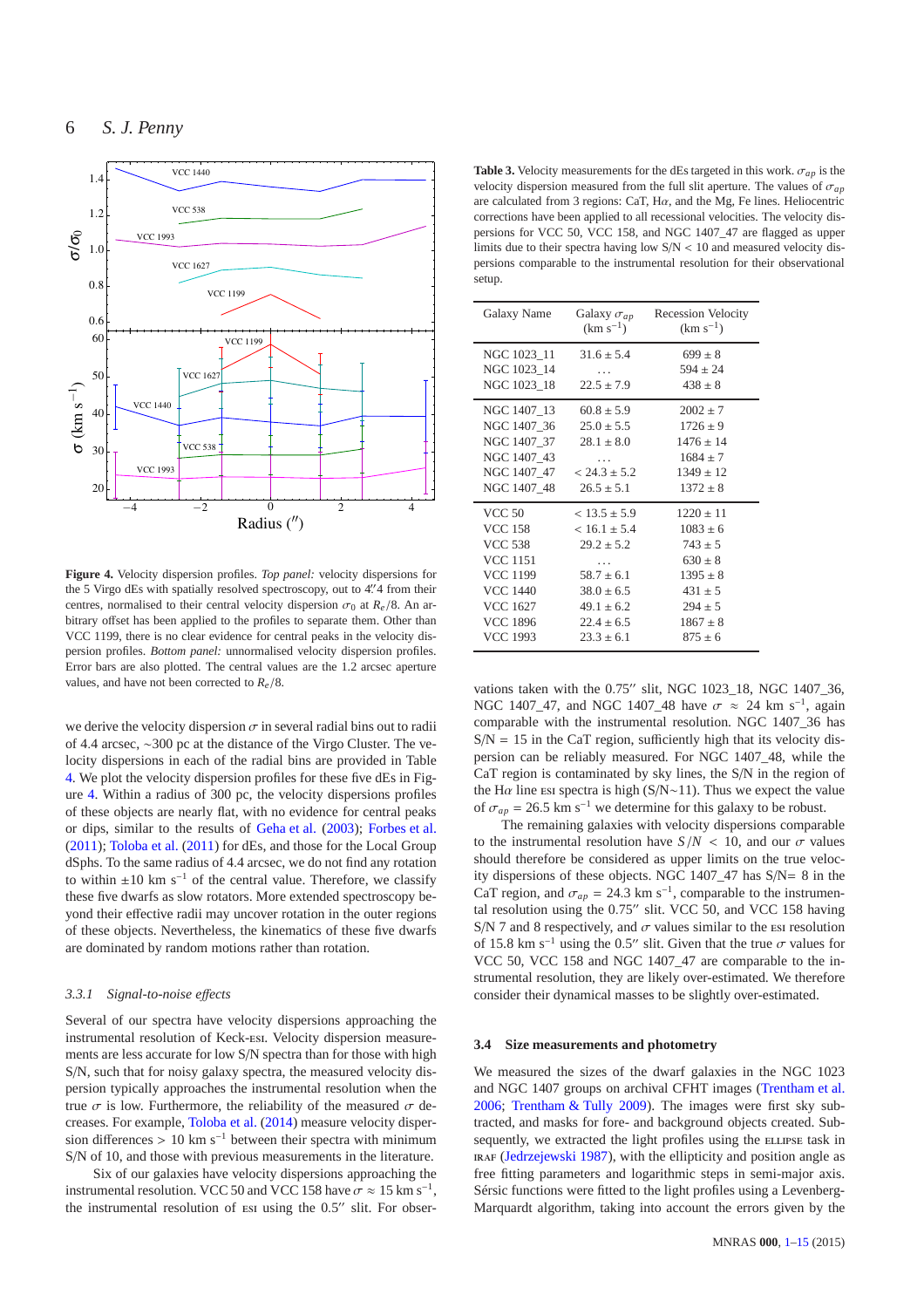<span id="page-6-1"></span>Table 4. Spatially resolved velocity dispersion measurements for the five dwarfs with spectra extending beyond the seeing profile. For each galaxy we list the velocity dispersion in radial bins about the central aperture. The central aperture is 1.2 arcsec wide. The  $\sigma$  values are aperture values, i.e. they have not been corrected to *Re*/8.

| Galaxy                             | Velocity dispersion in radial bin |                                               |                                  |                                                                 |                                |                                |                          |  |  |
|------------------------------------|-----------------------------------|-----------------------------------------------|----------------------------------|-----------------------------------------------------------------|--------------------------------|--------------------------------|--------------------------|--|--|
|                                    | $-4''_4$<br>$(km s^{-1})$         | $-2\rlap{.}^{\prime\prime}6$<br>$(km s^{-1})$ | $-1''4$                          | $0^{\prime\prime}$<br>$(km s^{-1})$ $(km s^{-1})$ $(km s^{-1})$ | $1''\,4$                       | $2''$ 6<br>$(km s^{-1})$       | 4''/4<br>$(km s^{-1})$   |  |  |
| <b>VCC 538</b>                     | $\cdots$                          | $28.4 \pm 6.0$                                | $29.3 + 5.5$                     | $29.2 + 5.2$                                                    | $29.2 + 5.4$                   | $30.8 \pm 6.3$                 | $\cdots$                 |  |  |
| <b>VCC 1199</b>                    | $\cdots$                          | $\cdots$                                      | $52.0 \pm 6.0$                   | $58.7 \pm 6.1$                                                  | $50.8 \pm 5.4$                 |                                | .                        |  |  |
| <b>VCC 1440</b>                    | $42.1 + 5.9$                      | $37.1 \pm 4.5$                                | $39.2 \pm 7.1$                   | $38.0 \pm 6.5$                                                  | $37.0 \pm 5.8$                 | $39.6 \pm 6.7$                 | $39.5 + 9.7$             |  |  |
| <b>VCC 1627</b><br><b>VCC 1993</b> | $\cdots$<br>$23.9 + 6.1$          | $44.8 \pm 7.6$<br>$22.9 \pm 0.5$              | $48.3 \pm 6.6$<br>$23.4 \pm 6.7$ | $49.1 \pm 6.2$<br>$23.3 + 6.1$                                  | $47.0 \pm 6.3$<br>$23.0 + 7.0$ | $46.1 \pm 7.7$<br>$23.2 + 7.8$ | $\cdots$<br>$25.8 + 7.0$ |  |  |

ellipse task, and excluding the inner 2.5 arcsec from the fit in order to avoid being affected by the seeing and possible nuclei. The half-light semi-major axes  $(a_e)$  were obtained as one of the parameters of the fitting function. Finally, the effective radii were determined as the geometric mean of the semi-major and minor axes, i.e.  $R_e = a_e \sqrt{b/a}$ , with the axis ratio *b*/*a* averaged around the half-light semi-major axis.

For the Virgo galaxies we use the  $R_e$  measurements of [Janz & Lisker](#page-13-26) [\(2008\)](#page-13-26). These were obtained in a non-parametric, but homogeneous manner. VCC 1199 is not included in the analysis of [Janz & Lisker](#page-13-26) [\(2008](#page-13-26)), and we therefore adopt its size from [Ferrarese et al.](#page-13-27) [\(2006\)](#page-13-27). The Sérsic indices presented in Table [1](#page-2-1) were also obtained from these two works.

The *R*-band magnitudes for the galaxies in the NGC 1023 and NGC 1407 groups were taken from [Trentham & Tully](#page-14-6) [\(2009](#page-14-6)) and [Trentham et al.](#page-14-7) [\(2006](#page-14-7)), respectively. No errors were provided for the photometry of galaxies in both groups in the literature, though uncertainties in their distances will dominate the error budgets of their absolute magnitudes, which are used in future calculations of galaxy luminosity in Section [4.](#page-6-0) We assume errors of 5 per cent on their photometry in later calculations of stellar mass. For the Virgo galaxies we converted the *r*-band values of [Janz & Lisker](#page-13-26) [\(2008](#page-13-26)) to the *R*-band using the conversion of [Smith et al.](#page-14-13) [\(2002\)](#page-14-13), and the (*g*− *r*) colours of the galaxies [\(Janz & Lisker 2009](#page-13-28)). The (*g* − *r*) colour was selected as it uses the highest S/N bands of SDSS imaging, and have typical errors < 0.03 mag. For VCC 1199, we convert the *g*-band value of [Chen et al.](#page-13-29) [\(2010](#page-13-29)) to *R* using its  $(g - r)$  colour.

We investigate the robustness of our calculated *R*-band magnitudes by comparing them to the literature. The adopted (*g* − *r*) colours of our dwarfs agree very well with those of [Chen et al.](#page-13-29) [\(2010](#page-13-29)), who compared their *g*-band photometry to that of [Janz & Lisker](#page-13-26) [\(2008](#page-13-26)). They found a scatter  $\sigma = 0.09$  mag around a 1:1 relation between their measurements and those of [Janz & Lisker](#page-13-26) [\(2008\)](#page-13-26). We confirm this agreement by calculating *R* band magnitudes for our dwarfs from the *g*-band photometry and  $(g - r)$  colours of [Chen et al.](#page-13-29) [\(2010](#page-13-29)) for the 4 Virgo dwarfs present in their photometry catalogue. The recalculated *R*-band magnitudes agree to within 0.1 mag of our values for all 4 galaxies.

We also compare our calculated values of *R* to [Kim et al.](#page-13-30) [\(2014](#page-13-30)), converting their *r*-band values to *R*. Eight of the Virgo dEs in our sample are also found in their catalogue. The *R*-band values agree to within 0.3 mag for VCC 50, VCC 538, VCC1199, VCC 1440, VCC 1627, and VCC 1896, though are typically fainter than our calculated values. For VCC 158 and VCC 1993, the values we calculate from the photometry of [Kim et al.](#page-13-30) [\(2014](#page-13-30)) are all fainter by  $> 0.3$  mag than the values we present from the photometry of [Janz & Lisker](#page-13-26) [\(2008](#page-13-26)) and [Janz & Lisker](#page-13-28) [\(2009](#page-13-28)). Our photometry for these two galaxies agrees more closely with that presented by [Chen et al.](#page-13-29) [\(2010](#page-13-29)). We find for VCC 158 and VCC 1993, the effective radii presented in [Kim et al.](#page-13-30) [\(2014\)](#page-13-30) are smaller than those of [Janz & Lisker](#page-13-26) [\(2008\)](#page-13-26) by  $\sim$  20 per cent, resulting in the offset to fainter magnitudes when compared to our values of *R*. The combined effect of using these fainter magnitudes and smaller sizes could reduce their dynamical-to-stellar mass ratios by ∼ 20 per cent.

Absolute magnitudes and physical sizes for the dwarfs in the NGC 1023 and NGC 1407 groups are calculated using the distances to their central galaxies. Where available, distances from surface brightness fluctuations from [Blakeslee et al.](#page-13-22) [\(2009](#page-13-22)) and [Blakeslee et al.](#page-13-31) [\(2010](#page-13-31)) are used in the calculation of the absolute magnitudes and physical sizes of the Virgo dEs, otherwise the distance to M87 (16.7 Mpc) is used. The adopted *R*-band photometry for all galaxies is given in Table [1.](#page-2-1)

# <span id="page-6-0"></span>**4 MASS ESTIMATES**

#### **4.1 Stellar masses**

Stellar masses are derived for the dEs from their *R*-band magnitudes. As these systems are largely devoid of gas, the stellar mass is assumed to be equivalent to the baryonic mass. The absolute *R*-band magnitude of each dwarf was converted to a luminosity, and then multiplied by an *R*-band stellar mass-to-light  $(M_{\star}/L_{\star})$  ratio. We assume that the uncertainty in the distance to the galaxy dominates the error in its luminosity. The stellar mass-to-light ratio exhibits variation depending on the simple stellar population (SSP) model and initial mass function (IMF) used, and these variations are explored in [\(Dabringhausen et al. 2008](#page-13-1)). In this work, we chose to take our stellar mass-to-light ratios from the SSP models of [Maraston](#page-13-32) [\(2005\)](#page-13-32), assuming a Kroupa IMF and a blue horizontal branch. However, without an analysis of their stellar populations, age, and metallicity, determining the correct stellar mass-to-light ratio for these galaxies requires additional assumptions.

Dwarf ellipticals exhibit a range of metallicity, and this metallicity can strongly affect their stellar mass-to-light ratios at optical wavelengths. For example, dEs in Virgo have metallicity ranging from  $[Fe/H] = -1.0$  dex through to  $[Fe/H] = +0.03$  dex [\(Chilingarian 2009](#page-13-10)). For a given stellar population of age 10 Gyr, this would result in *R*-band stellar mass-to-light ratios from 2.1 for the lowest metallicity objects, through to 3.3 for the most metal rich dwarfs. For the purpose of this work, we assume a constant metallicity when calculating the stellar mass-to-light ratios of these dEs, similar to [Toloba et al.](#page-14-10) [\(2014\)](#page-14-10). We also assume the majority of the dwarfs are metal poor, with  $[Z/H] \approx -0.33$ , giving an *R*-band stellar mass-to-light ratio ∼ 2.4.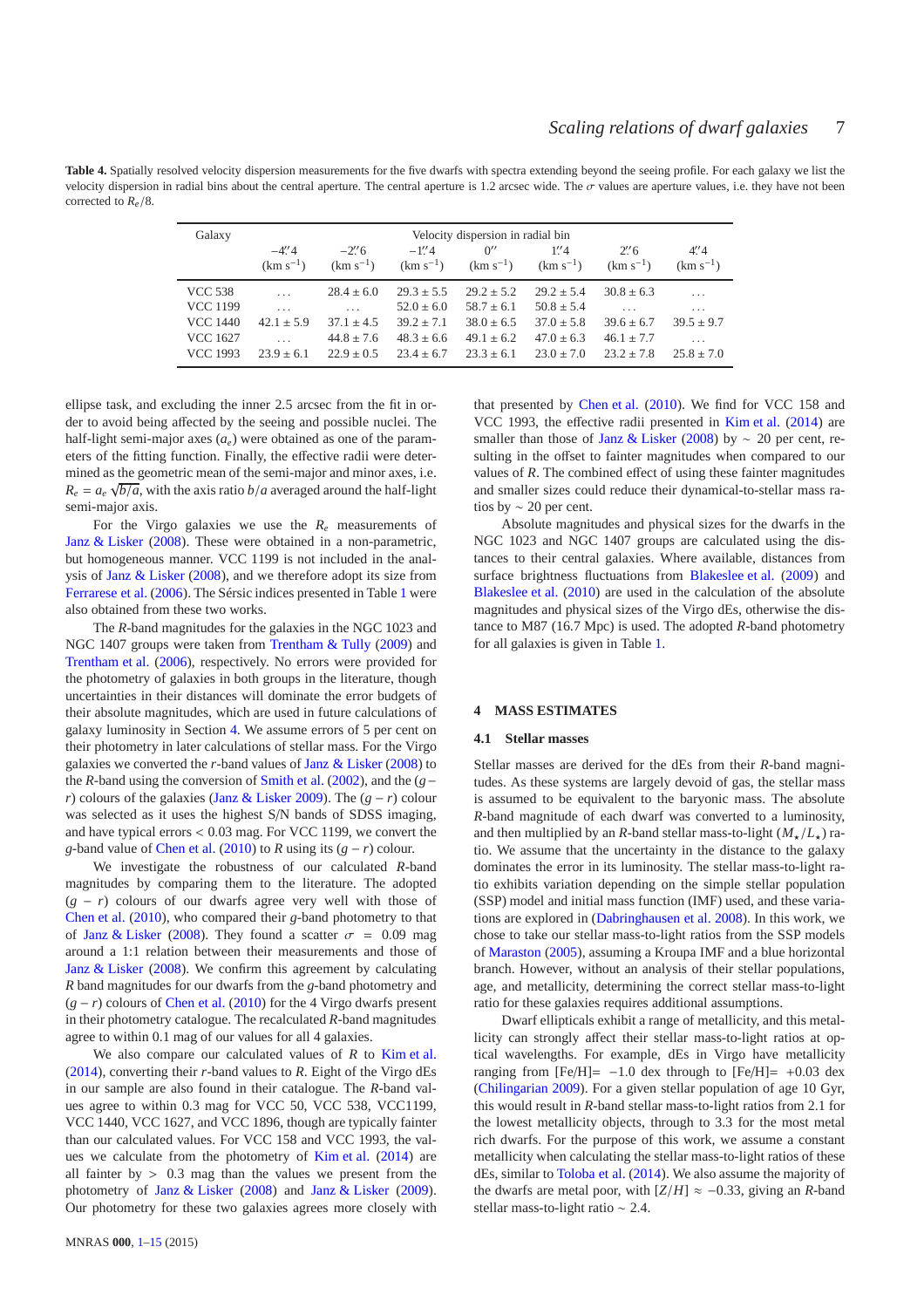<span id="page-7-0"></span>**Table 5.** Stellar and dynamical masses for dEs in four environments: the NGC 1023 group, the NGC 1407 group, the Virgo Cluster, and the Perseus Cluster. Stellar masses were calculated using the [Maraston](#page-13-32) [\(2005](#page-13-32)) models assuming a Kroupa IMF, a fixed metallicity  $[Z/H] = -0.33$ , and three mean stellar ages: 10 Gyr, 5 Gyr, and 3 Gyr. All values are determined out to 1 *Re*, and the stellar and dynamical masses are therefore half-light masses. The values of *MR*,  $M_{\star}$  and  $M_{dyn}$  are calculated using the distances listed in Table [1.](#page-2-1) Also included are three dEs in the Perseus Cluster with Esi spectroscopy first presented in [Penny et al.](#page-14-4) [\(2014b\)](#page-14-4), at an assumed distance of 70 Mpc.

| Galaxy          | $M_R$<br>(mag)    | $\sigma_0$<br>$(km s^{-1})$ | $M_{dyn}$<br>$(\times 10^8$ M <sub>o</sub> ) | $M_{\star}$ (10 Gyr)<br>$(\times 10^8$ M <sub>o</sub> ) | $M_{\star}$ (5 Gyr)<br>$(\times 10^8$ M <sub>o</sub> ) | $M_{\star}$ (3 Gyr)<br>$(\times 10^8$ M <sub>o</sub> ) | $M_{dyn}/M_{\star}$<br>$(10 \text{ Gyr})$ | $M_{dyn}/M_{\star}$<br>(5 Gyr) | $M_{dyn}/M_{\star}$<br>(3 Gyr) |
|-----------------|-------------------|-----------------------------|----------------------------------------------|---------------------------------------------------------|--------------------------------------------------------|--------------------------------------------------------|-------------------------------------------|--------------------------------|--------------------------------|
| NGC 1023_11     | $-16.53 \pm 0.21$ | 34.6                        | $17.2 \pm 4.3$                               | $3.6 \pm 0.6$                                           | $2.1 \pm 0.4$                                          | $1.3 \pm 0.4$                                          | $4.8 \pm 1.5$                             | $8.3 \pm 3.3$                  | $12.9 \pm 4.8$                 |
| NGC 1023_14     | $-15.85 \pm 0.21$ | $\ldots$                    | $\cdots$                                     | $1.9 \pm 0.4$                                           | $1.1 \pm 0.2$                                          | $0.7 \pm 0.2$                                          | $\cdots$                                  | $\cdots$                       | $\cdots$                       |
| NGC 1023 18     | $-15.31 \pm 0.21$ | 23.8                        | $8.9 \pm 4.3$                                | $1.2 \pm 0.3$                                           | $0.7 \pm 0.2$                                          | $0.4 \pm 0.2$                                          | $7.7 \pm 4.3$                             | $13.2 \pm 9.1$                 | $20.5 \pm 10.4$                |
| NGC 1407_13     | $-19.11 \pm 0.26$ | 65.9                        | $126.7 \pm 22.3$                             | $38.4 \pm 7.9$                                          | $22.4 \pm 5.3$                                         | $14.4 \pm 4.7$                                         | $3.3 \pm 0.9$                             | $5.7 \pm 2.2$                  | $8.8 \pm 2.5$                  |
| NGC 1407_36     | $-16.81 \pm 0.26$ | 26.1                        | $11.4 \pm 3.7$                               | $4.6 \pm 1.0$                                           | $2.7 \pm 0.6$                                          | $1.7 \pm 0.6$                                          | $2.5 \pm 0.9$                             | $4.2 \pm 2.0$                  | $6.6 \pm 2.6$                  |
| NGC 1407 37     | $-16.62 \pm 0.26$ | 29.9                        | $20.3\pm8.1$                                 | $3.9 \pm 0.8$                                           | $2.3 \pm 0.5$                                          | $1.5 \pm 0.5$                                          | $5.2 \pm 2.3$                             | $9.0 \pm 4.8$                  | $13.9 \pm 4.3$                 |
| NGC 1407_43     | $-15.74 \pm 0.26$ | $\ldots$                    | $\cdots$                                     | $1.7 \pm 0.4$                                           | $1.0 \pm 0.2$                                          | $0.7 \pm 0.1$                                          | $\cdots$                                  |                                | $\cdots$                       |
| NGC 1407_47     | $-15.44 \pm 0.26$ | < 24.9                      | $< 7.8 \pm 2.5$                              | $1.3 \pm 0.3$                                           | $0.8 \pm 0.2$                                          | $0.5 \pm 0.2$                                          | $< 5.9 \pm 2.3$                           | $< 10.2 \pm 4.9$               | $< 15.9 \pm 10.1$              |
| NGC 1407_48     | $-15.47 \pm 0.26$ | 25.2                        | $8.4 \pm 2.6$                                | $1.3 \pm 0.3$                                           | $0.8 \pm 0.2$                                          | $0.5 \pm 0.2$                                          | $6.2 \pm 2.3$                             | $10.7 \pm 5.0$                 | $16.6 \pm 10.5$                |
| <b>VCC 50</b>   | $-16.22 \pm 0.09$ | < 14.6                      | $< 3.2 \pm 1.9$                              | $2.7 \pm 0.3$                                           | $1.6 \pm 0.2$                                          | $1.0 \pm 0.2$                                          | $< 1.2 \pm 0.7$                           | $< 2.0 \pm 1.3$                | $<$ 3.2 $\pm$ 2.1              |
| <b>VCC 158</b>  | $-16.50 \pm 0.09$ | < 18.6                      | $< 8.7 \pm 3.7$                              | $3.5 \pm 0.4$                                           | $2.0 \pm 0.3$                                          | $1.3 \pm 0.2$                                          | $< 2.5 \pm 1.1$                           | $< 4.3 \pm 2.0$                | $< 6.7 \pm 3.5$                |
| <b>VCC 538</b>  | $-16.91 \pm 0.09$ | 33.7                        | $9.3 \pm 2.3$                                | $5.1 \pm 0.6$                                           | $2.9 \pm 0.4$                                          | $1.9 \pm 0.4$                                          | $1.8 \pm 0.5$                             | $3.1 \pm 1.0$                  | $4.9 \pm 2.0$                  |
| <b>VCC 1151</b> | $-15.80 \pm 0.10$ | $\cdots$                    | $\cdots$                                     | $1.8 \pm 0.1$                                           | $1.1 \pm 0.2$                                          | $0.7 \pm 0.1$                                          | $\cdots$                                  | $\cdots$                       | $\cdots$                       |
| <b>VCC 1199</b> | $-16.15 \pm 0.20$ | 58.4                        | $13.9 \pm 2.7$                               | $2.5 \pm 0.5$                                           | $1.5 \pm 0.3$                                          | $0.9 \pm 0.3$                                          | $5.5 \pm 1.5$                             | $9.5 \pm 3.4$                  | $14.8 \pm 7.6$                 |
| <b>VCC 1440</b> | $-17.48 \pm 0.09$ | 39.6                        | $12.8 \pm 3.4$                               | $8.6 \pm 1.0$                                           | $5.0 \pm 0.7$                                          | $3.2 \pm 0.6$                                          | $1.5 \pm 0.4$                             | $2.6 \pm 0.8$                  | $4.0\pm1.6$                    |
| <b>VCC 1627</b> | $-17.05 \pm 0.22$ | 49.2                        | $10.2 \pm 2.2$                               | $5.7 \pm 1.1$                                           | $3.3 \pm 0.7$                                          | $2.2 \pm 0.6$                                          | $1.8 \pm 0.5$                             | $3.1 \pm 1.2$                  | $4.8 \pm 2.6$                  |
| <b>VCC 1896</b> | $-17.29 \pm 0.09$ | 24.6                        | $10.6 \pm 4.2$                               | $7.2 \pm 0.8$                                           | $4.2 \pm 0.6$                                          | $2.7 \pm 0.5$                                          | $1.5 \pm 0.6$                             | $2.5 \pm 1.1$                  | $3.9 \pm 2.0$                  |
| <b>VCC 1993</b> | $-16.82 \pm 0.08$ | 25.1                        | $8.2 \pm 3.0$                                | $4.7 \pm 0.5$                                           | $2.7 \pm 0.3$                                          | $1.7 \pm 0.3$                                          | $1.8 \pm 0.7$                             | $3.0 \pm 1.2$                  | $4.7 \pm 2.2$                  |
| CGW 38          | $-17.21 \pm 0.04$ | 36.4                        | $10.63 \pm 2.5$                              | $6.7 \pm 0.8$                                           | $3.9 \pm 0.3$                                          | $2.5 \pm 0.2$                                          | $1.6 \pm 0.4$                             | $2.7 \pm 0.7$                  | $4.3 \pm 1.1$                  |
| CGW 39          | $-16.92 \pm 0.04$ | 25.7                        | $9.5 \pm 4.5$                                | $5.1 \pm 0.9$                                           | $3.0 \pm 0.3$                                          | $1.9 \pm 0.1$                                          | $1.9 \pm 0.6$                             | $3.2 \pm 1.0$                  | $5.0 \pm 1.5$                  |
| SA426_002       | $-17.43 \pm 0.03$ | 33.4                        | $35.4 \pm 11.5$                              | $8.2 \pm 0.6$                                           | $4.8 \pm 0.3$                                          | $3.1 \pm 0.2$                                          | $4.3 \pm 1.1$                             | $7.4 \pm 1.8$                  | $11.5 \pm 2.8$                 |

The stellar mass-to-light ratio increases as the stellar population ages, as low-mass stars contribute less light per unit mass than high-mass stars. For example, some dEs in Virgo reveal evidence for intermediate-age stars (e.g. [Toloba et al. 2012,](#page-14-2) [2014\)](#page-14-10), with the mean age of their stellar population ∼ 3 Gyr. If the mean age of the stars were 3 Gyr then the  $M_{\star}/L_{\star}$  ratio would be systematically lower by a factor of about 2.5 than that of a stellar population with a mean age of 10 Gyr. In [Toloba et al.](#page-14-10) [\(2014](#page-14-10)), their figure 16 shows that the majority of discy dEs have derived ages ∼ 5 Gyr. Furthermore, those exhibiting stellar discs (consistent with an infall and morphological transformation origin) having younger ages than those without discs. Likewise, dEs in the group environments may have on average younger stellar population ages than those in a galaxy cluster. We therefore calculate stellar mass-to-light ratios for three different ages ranging from 3 to 10 Gyr. This corresponds to a change of the mass-to-light ratio from 0.9 to 2.4 for our assumed metallicity of  $[Z/H] = -0.33$ .

Assuming old stellar populations with age 10 Gyr, the Virgo dwarfs in our sample have half-light stellar masses  $1.8 \times 10^8$  M<sub>o</sub> <  $M_{\star}$  < 8.6×10<sup>8</sup> M<sub>o</sub> i.e. stellar masses within 1  $R_e$  (or half of the total stellar mass). The majority of group dwarfs have  $M_{\star}$  < 10<sup>9</sup> M<sub>☉</sub>. with the exception of NGC 1407\_13, which has  $M_{\star} = 7.7 \times 10^9$  M<sub>o</sub>.

As an additional check, we compared our stellar masses to those obtained from *K*-band photometry. The *K*-band has the advantage that it is a good proxy for stellar mass, with the M/L ratio being less sensitive to metallicity variations than optical bands. Seven of our galaxies (NGC 1407\_13, VCC 538, VCC 1199, VCC 1440, VCC 1627, VCC 1896, and VCC 1993) are present in the 2MASS extended source catalogue. For five of the dwarfs (NGC 1407\_13, VCC 538, VCC 1199, VCC 1440 and VCC 1627),

their *K*-band stellar masses generally agree to within 50% of their values derived from *R*-band photometry assuming the same stellar population of age 10 Gyr. The two exceptions are VCC 1993 and VCC 1826, which have *R*-band stellar masses more than 50 per cent higher than their *K*-band stellar masses within 1  $R_e$ . However, these two dwarfs are diffuse, and flux in their outer regions may therefore be missed in their *K*-band photometry.

#### **4.2 Dynamical masses**

To calculate dynamical masses for our dwarfs, we used the method of [Wolf et al.](#page-14-0) [\(2010](#page-14-0)) who presented a simple formula to calculate dynamical mass that is largely independent of orbital anisotropy for non-rotating, pressure-supported systems out to one half-light radius *Re*:

$$
M_{\rm dyn} = C G^{-1} \sigma^2 R_e, \tag{2}
$$

where  $\sigma$  is a measure of the system's velocity dispersion.

For the size of each system we use the half-light radii  $R_e$ listed in Table [1.](#page-2-1) In principle, the observed  $\sigma$  can be corrected to a uniform standard (such as the total, luminosity-weighted, infiniteaperture velocity dispersion) via the variable term *C* (for further details see discussion by Forbes et al. 2011). Here we use the central value of  $\sigma$  (see Table 5) calculated at  $R_e/8$ . Using  $R_e$  and  $\sigma_0$ , *C* is well approximated by 6.5 for Sérsic  $n = 2$ , typical for the dEs examined here.

Luminous dE galaxies may reveal some rotation [\(Geha et al.](#page-13-9) [2003](#page-13-9); [Toloba et al. 2011](#page-14-12)), for which the dynamical masses would need correcting. However, as noted above, we find no evidence for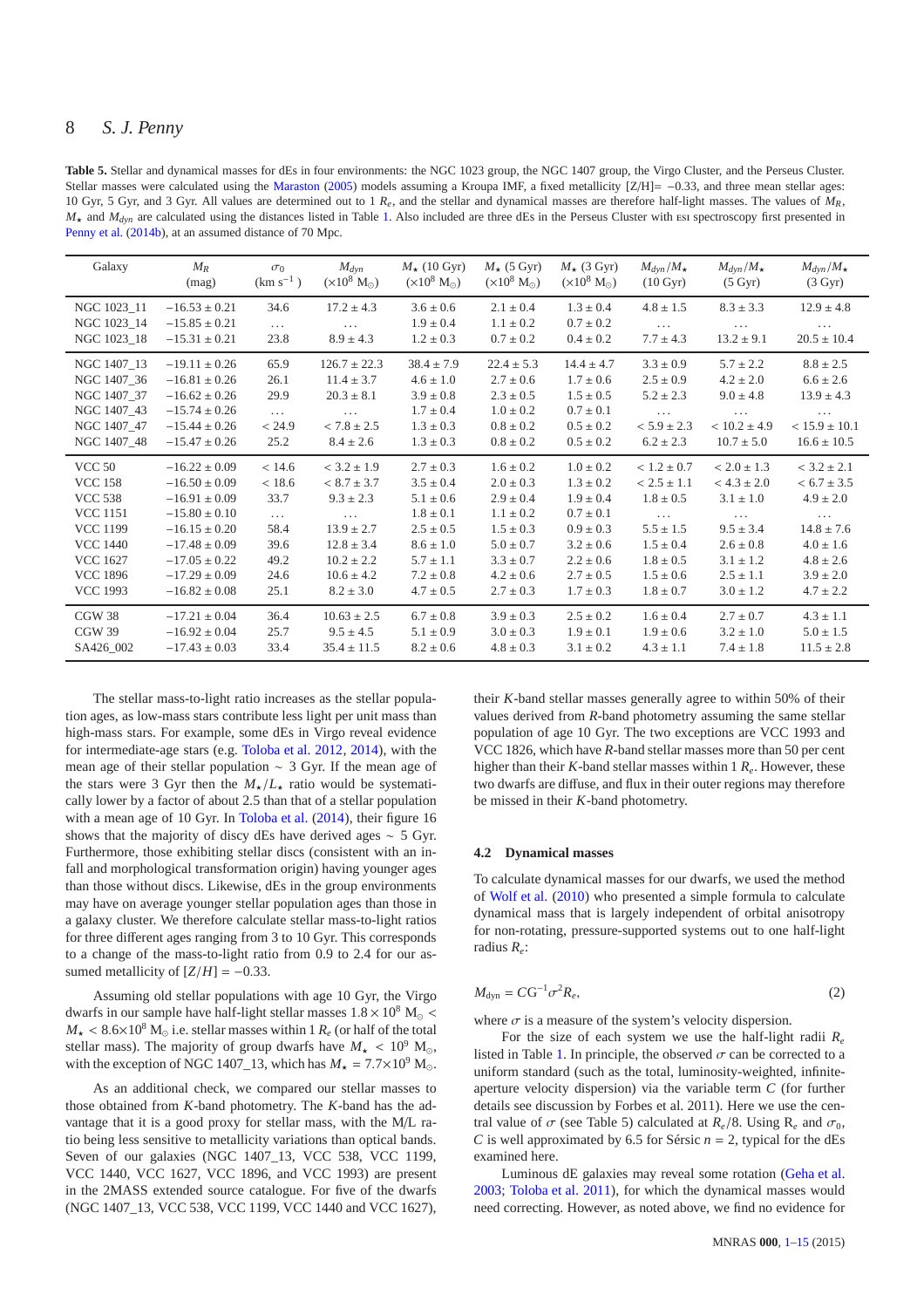rotation in our five low-luminosity Virgo dEs with extended kinematics. Therefore we did not correct our values of  $\sigma_0$  for the effects of rotation prior to calculating the dynamical masses of the dEs.

To compare the dynamical mass (within the de-projected halflight radius) with the stellar mass, we follow Forbes et al. (2011) and use half of the total stellar mass to calculate the dynamical-tostellar mass ratio. Half-light values for both stellar mass and dynamical mass are presented in Table [5](#page-7-0) for all objects examined in this study, including the three Perseus dEs from [Penny et al.](#page-14-4) [\(2014b](#page-14-4)). For VCC 50, VCC 158, and NGC 1407\_47, the velocity dispersions are likely over-estimated (see Section [3.3.1\)](#page-5-3), and therefore their dynamical masses presented in Table [5](#page-7-0) are marked as upper limits.

#### <span id="page-8-0"></span>**5 DISCUSSION**

#### **5.1 Scaling relations**

We examine the size-magnitude and  $\sigma$ -luminosity relations for our sample in Figure [5.](#page-9-0) For comparison to our galaxies, we utilise the sample of [Norris et al.](#page-13-7) [\(2014](#page-13-7)) and [Forbes et al.](#page-13-5) [\(2014](#page-13-5)), which provides absolute magnitudes, sizes, velocity dispersions, stellar masses and dynamical masses for compact objects with spectroscopically confirmed distances for objects identified from *Hubble Space Telescope* imaging. The sample also includes data for globular clusters, UCDs, dSphs, dEs, cEs, and Es. Furthermore, we compliment the comparison sample by data from [Misgeld & Hilker](#page-13-4) [\(2011](#page-13-4)), [Brodie et al.](#page-13-17) [\(2011](#page-13-17)) and [Forbes et al.](#page-13-33) [\(2013\)](#page-13-33), with objects spanning  $10^4$  M<sub>☉</sub> to  $10^{12}$  M<sub>☉</sub> in stellar mass (globular clusters through to giant ellipticals), and additional dEs in the Virgo Cluster from [Toloba et al.](#page-14-10) [\(2014](#page-14-10)).

#### <span id="page-8-2"></span>*5.1.1 The size-magnitude relation*

We present the size-magnitude relation for dwarfs in a range of environments in the left-hand panel of Figure [5.](#page-9-0) The majority of dwarfs targeted in this work have magnitudes fainter than  $M_R$  = −18, the region of the size-magnitude relation where the sizes of dEs/dSphs begin to diverge from those of giant and compact ellipticals. Regardless of environment, the dEs we examine here follow the same size-magnitude relation in Figure [5,](#page-9-0) and the majority overlap in size with dEs taken from the comparison sample of [Norris et al.](#page-13-7) [\(2014](#page-13-7)). The fainter objects with *M<sup>R</sup>* > −16 mag begin to fill in the size-magnitude gap between dSphs and dEs. The dEs in the NGC 1023 and NGC 1407 groups have typical sizes for their luminosity, comparable to the brightest dwarfs in the Local Group and the faintest dEs we target in the Virgo Cluster. All the group dwarfs we examine here are more extended than cEs of comparable luminosity by  $> 400$  pc, while the Virgo Cluster and Perseus Cluster objects exhibit a far wider range of size.

Two of the Virgo Cluster targets, VCC 1199 and VCC 1627, have sizes  $R_e = 270$  pc and 280 pc respectively, placing them well below the size-luminosity relation traced by the majority of dEs at comparable magnitudes ( $M_R \approx -17$ ). Instead, in the left-hand panel of Figure [5](#page-9-0) they occupy the region of the size-magnitude relation traced by cE galaxies, with sizes comparable to M32 ( $M_R$  = −16 mag, *R<sup>e</sup>* = 113 pc). These M32-like objects may be the result of tidal stripping, and we will therefore examine their location on the  $\sigma$ -luminosity relation in Section [5.1.2](#page-8-1) to see whether their dynamics are unusual for the luminosity.

## <span id="page-8-1"></span>*5.1.2 The* σ*-luminosity relation*

Prior to this work, [Forbes et al.](#page-13-3) [\(2011](#page-13-3)) examined the velocity dispersions of dEs down to  $M_R \approx -15.7$ , and here we extend the study of dE kinematics down to  $M_R \approx -15.3$  for dEs in groups. As can be seen in the right-hand panel of Figure [5,](#page-9-0) all dEs in this study follow the same  $\sigma$ -luminosity relation as objects taken from the literature. Furthermore, three of the group dEs, NGC 1023\_18, NGC 1407\_47, and NGC 1407\_48, are among the faintest dEs examined to date outside of the Local Group, bridging the luminosity gap between cluster dEs and Local Group dSphs. They have comparable values of  $\sigma_0$  to other faint dEs and the Local Group member NGC 205, and have lower values of  $\sigma_0$  than cEs at the same luminosity.

The  $\sigma$ -luminosity relation is a useful diagnostic for identifying galaxies with elevated velocity dispersions that may indicate a tidal stripping event. When a galaxy is tidally stripped, its luminosity and size will decrease, but its central velocity dispersion will remain relatively unchanged [\(Bender et al. 1992\)](#page-13-34), decreasing by only a few per cent (e.g. [Chilingarian et al. 2009](#page-13-35)).

Two Virgo dEs in our sample, VCC 1199 and VCC 1627, have velocity dispersions  $\sigma_0 = 58.4$  km s<sup>-1</sup> and 49.2 km s<sup>-1</sup> respectively, among the highest measured for dEs of their luminosity. The high velocity dispersion of VCC 1199 lies on the region of the  $\sigma$ -luminosity relation occupied by cEs, while the  $\sigma_0$  value for VCC 1627 is too low to place it on the  $\sigma$ -luminosity relation seen for cEs of comparable luminosity ( $M_R$  = −17.05). As discussed in Section [5.1.1,](#page-8-2) these two galaxies are compact for their luminosity, with sizes  $R_e$  < 300 pc, similar to cEs. With further tidal stripping, VCC 1627 will reduce in luminosity, and move onto the  $\sigma$ luminosity relation for cEs. To place it onto the relation, VCC 1627 will need to dim by ~ 1.5 mag, losing  $\approx 3 \times 10^8$  M<sub>☉</sub>, losing 75 per cent of its current stellar mass.

# *5.1.3 Dynamical vs. Stellar mass*

While the Local Group dSphs are known to have high dynamicalto-stellar mass ratios, this is unknown for cluster dwarfs due to the difficulty in obtaining deep spectroscopy of faint dwarfs with sufficient resolution to obtain their central velocity dispersions. Using stability arguments, Penny et al. (2009) predict that dEs in the Perseus Cluster with stellar masses  $< 10<sup>9</sup> M<sub>o</sub>$  are dark matter dominated throughout their structures in order to prevent their disruption by the cluster tidal potential. This would result in high mass-to-light ratios in their central regions, and we investigate whether this is the case for the dEs examined in this study by examining how the dynamical masses of the dEs compare to their stellar masses.

A large dynamical-to-stellar mass ratio may also indicate that a dE formed via tidal stripping. Dynamical-to-stellar masses much greater than unity are indicative of either a dark matter dominated object, else a kinematically disturbed or tidally stripped object that is no longer in dynamical equilibrium.

The dynamical vs. stellar mass diagram for all targeted dwarfs is shown in Figure [6,](#page-10-0) along with a comparison sample of objects from [Norris et al.](#page-13-7) [\(2014](#page-13-7)), with additional dEs in Virgo provided by [Toloba et al.](#page-14-10) [\(2014](#page-14-10)). For our sample, the stellar masses within 1 *R<sup>e</sup>* assume an old stellar population with a mean age 10 Gyr and  $[Z/H] = -0.33$  as described in Section [4.](#page-6-0) For the comparison sample, we restrict the mass range to objects with masses  $10^6$  M<sub>o</sub> to  $5 \times 10^{11}$  M<sub>o</sub>. This restriction in mass was applied to remove globular clusters from the comparison sample, but include UCD-like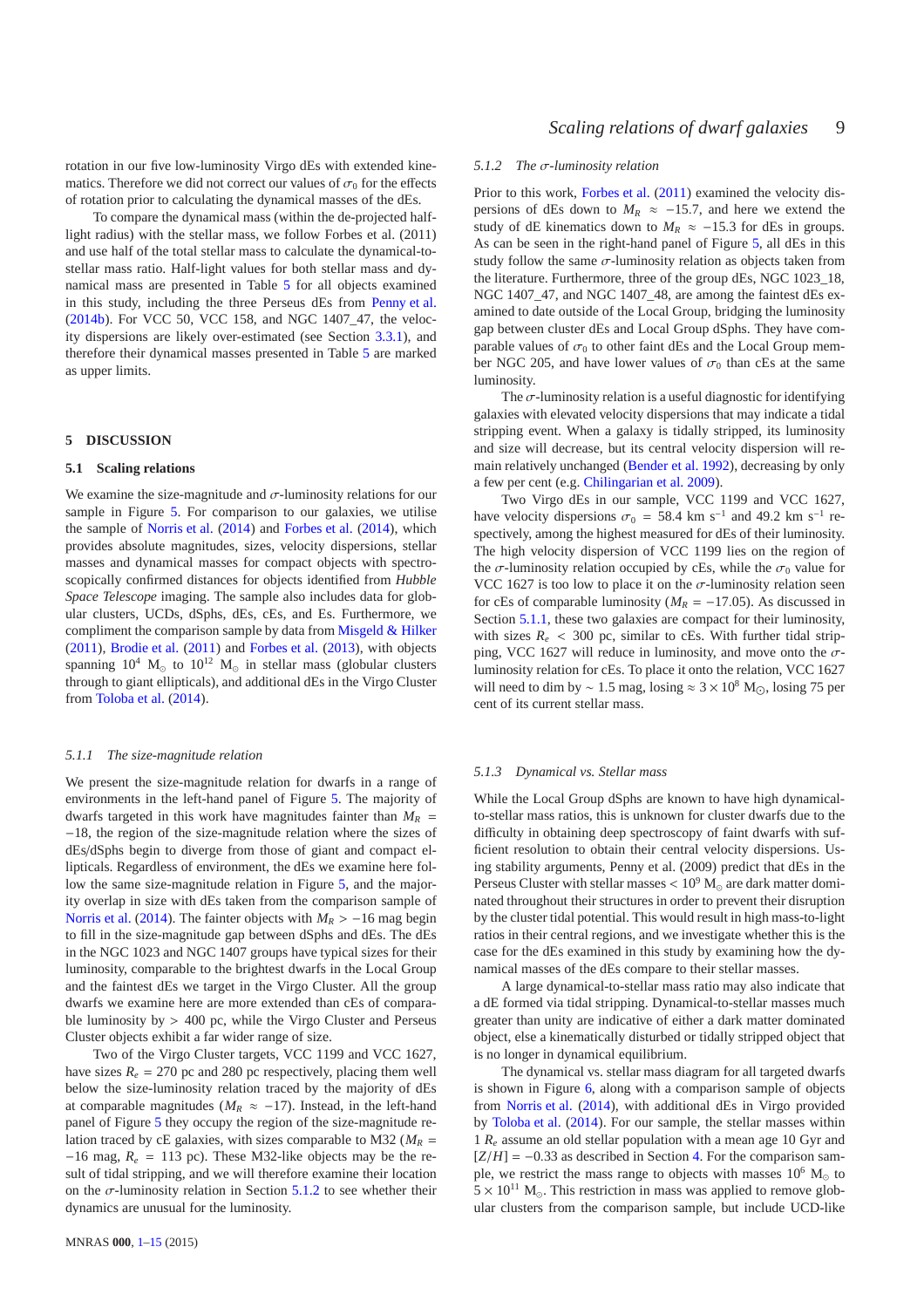

<span id="page-9-0"></span>Figure 5. Scaling relations for stellar systems across a range of environment. *Left panel:* The size-luminosity relation for dEs and other systems in different environments. *Right panel:* The sigma-luminosity relation for dEs and other systems. Also included for comparison in both panels is the sample of [Norris et al.](#page-13-7) [\(2014\)](#page-13-7).

objects with masses similar to Omega Centauri (4  $\times$  10<sup>6</sup> M<sub>☉</sub>), hypothesised to be the tidally stripped nucleus of a dE.

We find that Virgo dEs typically have  $M_{dyn}/M_{\star}$  < 2. These dwarfs are not dark matter dominated in their central regions, nor do they show evidence for being tidal remnants i.e. having compact sizes for a given luminosity.

However, a number of objects in our sample show elevated dynamical-to-stellar mass ratios, regardless of the assumed age of their stellar population. Within the Virgo Cluster, VCC 1199 exhibits the most elevated dynamical-to-stellar mass ratios, with  $M_{dyn}/M_{\star} = 5.5$  assuming a mean stellar population age of 10 Gyr. In Perseus, SA 0426\_002 has the most elevated dynamical-tostellar mass ratio, with  $M_{dyn}/M_{\star} = 4.2 \pm 1.1$ . This dwarf is likely tidally interacting with NGC 1275, the central galaxy of the Perseus Cluster [\(Penny et al. 2014b\)](#page-14-4), and may not be in dynamical equilibrium as a result of this interaction, resulting in a high value of  $\sigma_0$ for its luminosity.

The group dEs typically exhibit higher values of  $M_{dyn}/M_{\star}$ than those in the Virgo and Perseus clusters, and six of the seven group dEs with measured velocity dispersions have  $M_{dyn}/M_{\star}$ 3. Assuming stellar populations of age 10 Gyr, the cluster dEs (Perseus and Virgo) have a mean value  $M_{dyn}/M_{\star} = 2.2 \pm 0.5$ , vs  $M_{dyn}/M_{\star} = 5.1 \pm 0.6$  for the group dEs. Lowering the mean stellar age of these objects will increase  $M_{dyn}/M_{\star}$ , as will decreasing their metallicities. However, the group targets extend to lower luminosities than the cluster targets, and it can be seen in Fig. [6](#page-10-0) that lower luminosity galaxies exhibit higher values of  $M_{dyn}/M_{\star}$ . Our sample size, particularly for fainter galaxies, it not large enough to examine luminosity trends in  $M_{dyn}/M_{\star}$  with respect to environment.

# **5.2 The Virgo Cluster**

Due to its close distance of 16.7 Mpc [\(Blakeslee et al. 2009\)](#page-13-22), large population of dEs with confirmed cluster membership, and deep imaging from which to obtain sizes, Virgo is the most common cluster in which to study dE kinematics. These dEs share a common environment and similar distance, removing some of the uncertainty in their size determination. We therefore re-plot Figure [6](#page-10-0) for Virgo Cluster members only in Figure [7.](#page-10-1) The Local Group dSphs are included for comparison, as no internal kinematics have been determined for early-type dwarfs less massive than ~  $5 \times 10^7$  M<sub>○</sub> in the Virgo Cluster (or indeed, any environment outside the Local Group).

We compare our galaxies to the Virgo Cluster dE samples of Geha et al. (2003), Forbes et al. (2011), Rys et al. (2013), and [Toloba et al.](#page-14-10) [\(2014](#page-14-10)). Virgo Cluster dEs present in the catalogue of [Norris et al.](#page-13-7) [\(2014](#page-13-7)) are also included in Figure [7.](#page-10-1) Three of the compact Virgo dwarfs in our sample VCC 1199, VCC 1440, and VCC 1627 have also had their dynamical masses determined by [Guérou et al.](#page-13-36) [\(2015](#page-13-36)) using velocity dispersions obtained from Gemini-GMOS IFU spectroscopy. Within the error bars, our dynamical masses agree with those obtained in their study, though we do not include these galaxies in Figure [7](#page-10-1) for simplicity. The majority of our Virgo dE targets follow the  $M_{dyn}$  vs.  $M_{\star}$  relation traced by Virgo giant ellipticals, though while the majority of giant Es trace a 3:1 relation, the dEs scatter more between a 3:1 and 1:1 relation. None of the Virgo dEs/cEs we examine exhibit elevated values of *Mdyn* for their stellar mass.

## *5.2.1 Mass-to-light ratio vs. cluster-centric distance*

[Rys et al.](#page-14-11)  $(2014)$  $(2014)$  tentatively identified a trend such that the dynamical-to-stellar mass ratio increases as a function of distance from the centre of the Virgo Cluster. The dEs with highest values of  $M_{dyn}/M_{\star}$  are at distances > 1 Mpc from M87, which is similar to the virial radius  $R_{vir} = 1.08$  Mpc [\(Pointecouteau et al. 2005](#page-14-14)) of the Virgo A subcluster. This relation was found when "de-projecting" the distances of their Virgo dE sample using redshift independent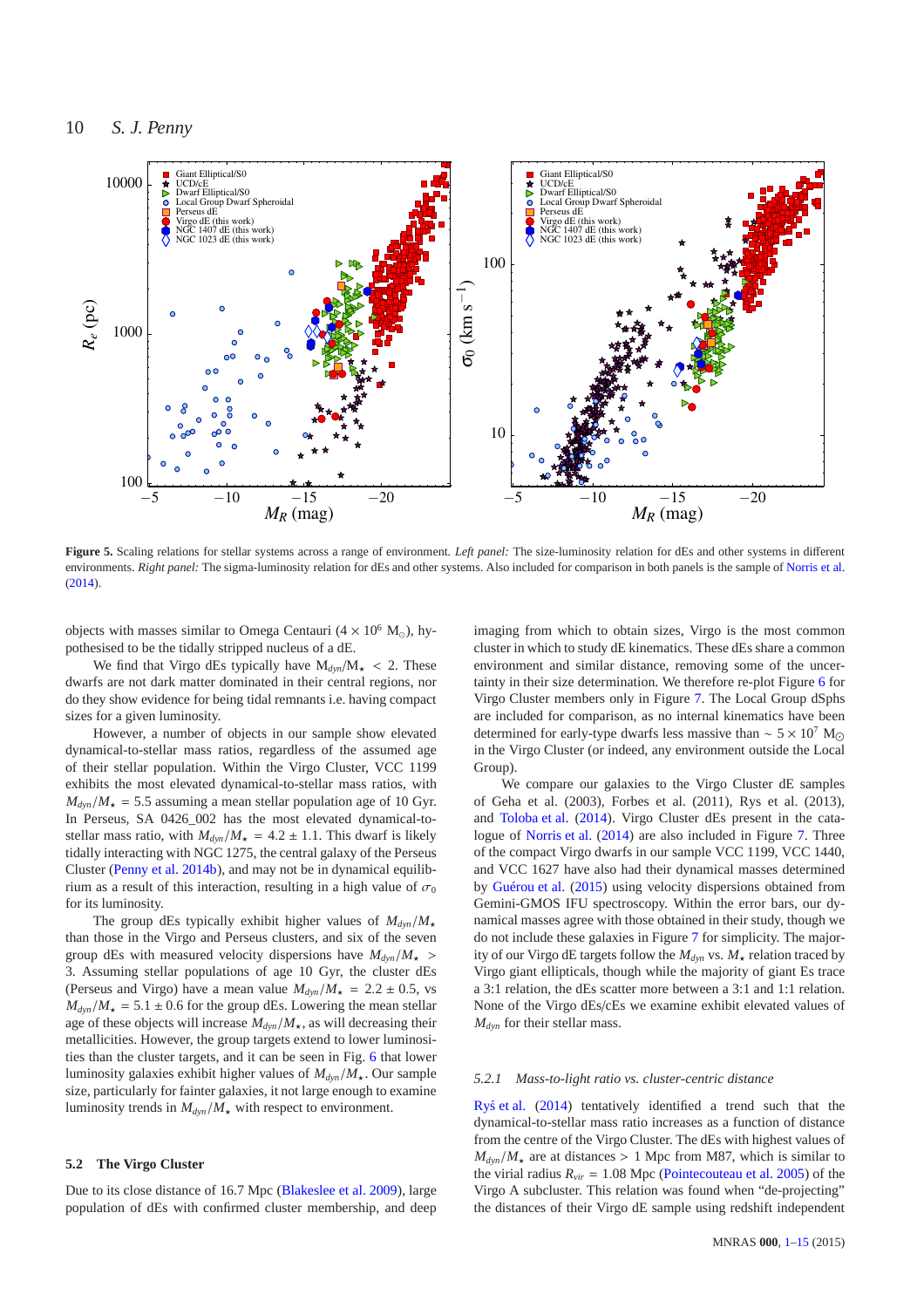

<span id="page-10-0"></span>**Figure 6.** Dynamical vs. stellar mass within 1 *R<sup>e</sup>* for early-type galaxies and massive star clusters. The black line is a 1:1 relation between the dynamical mass  $M_{dyn}$ , and the stellar mass  $M_{\star}$ . The dashed line is a 3:1 ratio. Galaxies that lie above this dashed line have high dynamical-to-stellar mass ratios, similar to the Local Group dSphs. It can be seen that the mass ratios of dEs scatter between the 1:1 and 3:1 relations. For stellar masses  $< 5 \times 10^8$  M<sub>☉</sub>, three group dEs have elevated dynamical masses, similar to the Local Group dSphs.

distances in combination with angular separations from M87, removing some of the uncertainty in the distances of the objects from the cluster-centric galaxy M87.

We investigate whether a similar relation is seen when enlarging the sample with our Virgo dEs, de-projecting their distances from M87 with redshift independent distances from the literature. Distances from surface brightness fluctuations are found for 5 dEs in our sample (VCC 1199, [Blakeslee et al. 2010](#page-13-31); VCC 523, VCC 1440, VCC 1627, and VCC 1993, [Blakeslee et al. 2009\)](#page-13-22). We combine these distances with the angular separations of the dEs to M87 to provide a de-projected distance to M87.

We plot  $M_{dyn}/M_{\star}$  vs. de-projected cluster-centric distance in Figure [8](#page-10-2) for the Virgo Cluster members. Four of the dEs have distances < 1.2 Mpc from the cluster centre. However, VCC 538 is located at a distance of 23.0 Mpc, 6.3 Mpc more distant than M87 at 16.7 Mpc. Virgo has complex substructure, and this distance places VCC 538 outside the Virgo A cluster (around M87).Its angular separation and radial velocity place it in the Virgo B subcluster, at a projected separation of 1 Mpc from M49, though it is at de-projected distance of 6.3 Mpc from M49, which again places it behind the cluster. VCC 538 is therefore not included in Figure [8.](#page-10-2) Additionally we include data from [Geha et al.](#page-13-9) [\(2003\)](#page-13-9), [Forbes et al.](#page-13-3)  $(2011)$  $(2011)$ , [Rys et al.](#page-14-15)  $(2013)$  and [Toloba et al.](#page-14-10)  $(2014)$  $(2014)$  for which surface brightness fluctuation distances are available. The majority of the surface brightness fluctuation distances for both samples are taken from [Blakeslee et al.](#page-13-22) [\(2009](#page-13-22)), with the distance to three dEs from [Toloba et al.](#page-14-10) [\(2014\)](#page-14-10) provided by [Jerjen et al.](#page-13-37) [\(2004](#page-13-37)). This adds 7 dEs from [Rys et al.](#page-14-15)  $(2013)$  $(2013)$  and 19 dEs from [Toloba et al.](#page-14-10)  $(2014)$  $(2014)$  to the plot.



<span id="page-10-1"></span>**Figure 7.** Dynamical vs. stellar mass within 1 *R<sup>e</sup>* for early-type galaxies and massive star clusters in the Virgo Cluster. As in previous plots, dSphs from the Local Group are included for comparison. The solid black line is a 1:1 relation between  $M_{dyn}$  and  $M_{\star}$ , and the dashed red line is a 3:1 relation. The eight Virgo dEs presented in this work fall within the scatter of previously studied Virgo dEs, and none exhibit elevated values of *Mdyn* for their stellar mass.



<span id="page-10-2"></span>**Figure 8.** Dynamical-to-stellar mass ratio  $M_{dyn}/M_{\star}$  vs. "de-projected" distance to M87 for dEs in the Virgo Cluster. Also included for comparison are the results of [Geha et al.](#page-13-9)  $(2003)$ , [Forbes et al.](#page-13-3)  $(2011)$  $(2011)$ , [Rys et al.](#page-14-15)  $(2013)$ , and [Toloba et al.](#page-14-10) [\(2014](#page-14-10)). dEs with a smaller separation from M49 than M87 are circled, and their distances to M49 plotted as triangles. An arrow links the two distances. No obvious trend is seen between  $M_{dyn}/M_{\star}$  and clustercentric distance.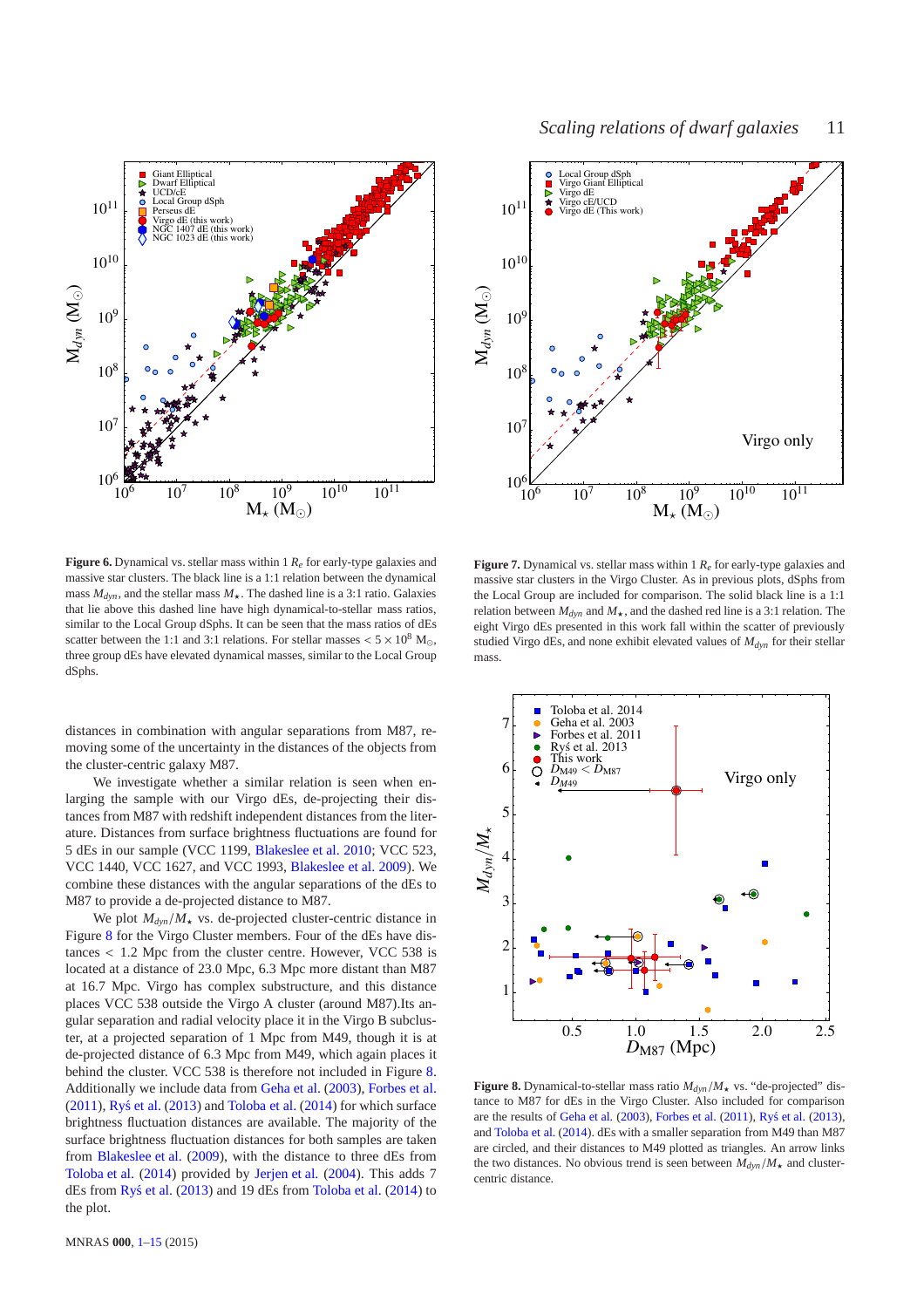It can be seen from Figure [8](#page-10-2) that there is no clear trend for dEs at larger cluster-centric distance to exhibit higher values of  $M_{dyn}/M_{\star}$  than those at small cluster-centric distance. Some dEs in our sample lie closer in distance to M49, the brightest galaxy in the Virgo Cluster, and we highlight such galaxies with small separation from M49 by circling them in Figure [8.](#page-10-2) Despite highlighting galaxies that are at a smaller separation from M49 than M87, no trend is found in  $M_{dyn}/M_{\star}$  with cluster-centric distance with the remaining satellites of M87.

While the dEs with higher values of  $M_{dyn}/M_{\star}$  at first glance seem to favour large separations from M87, the samples contain dwarfs over 3 orders of magnitude in brightness. In our Virgo sample, along with both the [Geha et al.](#page-13-9) [\(2003](#page-13-9)) and [Toloba et al.](#page-14-10) [\(2014](#page-14-10)) comparison samples, the fainter dwarfs exhibit higher values of  $M_{dyn}/M_{\star}$ . Thus more kinematics of Virgo dEs at low luminosity are required to separate trends of  $M_{dyn}/M_{\star}$  with respect to both galaxy luminosity and cluster-centric distance.

# *5.2.2 VCC 538, VCC 1199 and VCC 1627- compact ellipticals?*

Compact ellipticals typically have radii 100 pc  $R_e$  < 500 pc, and they are hypothesised to be the central remnants of intermediatemass galaxies (e.g. [Faber 1973](#page-13-38)). Such galaxies have similar scaling parameters to M32, the prototype compact elliptical (cE) galaxy, having small effective radii for their respective magnitudes, similar to M32 with  $R_e = 113$  pc and  $M_R \approx -15.9$ . As such, they are interesting objects in which to study scaling relations and galaxy dynamics, as their central velocity dispersions can be used to help identify the nature of their progenitor (e.g [Penny et al. 2014a](#page-14-16)). During the formation of such objects, tidal interactions are an effective way to slow down or even stop rotation, transforming a rotationally supported galaxy into a pressure supported one (e.g. [Mayer et al.](#page-13-39) [2001a](#page-13-39)[,b\)](#page-13-40).

Five of our target dwarfs are classified as E0/E2 galaxies in NED, and two of them, VCC 1199, and VCC 1627, have effective radii  $R_e \sim 300$  pc. As such, their sizes and luminosities place them in the region of the size-magnitude relation occupied by cE galaxies (Figure [5\)](#page-9-0), and these two galaxies may be the central bulges of tidally stripped disc of elliptical galaxies.

The remaining three galaxies classified as ellipticals have *R<sup>e</sup>* larger than 500 pc, with  $R_e = 540$  pc VCC 538,  $R_e = 540$  pc for VCC 1440, and  $R_e$  = 860 pc for VCC 1993, comparable in size to dEs at similar luminosity. Furthermore, all five of the dwarfs classified as Es have kinematics resolved beyond their centres, allowing us to determine if they are dominated by rotational or pressure support. None of the five exhibit rotation out to  $R = 300$  pc, suggesting they have undergone sufficient tidal interactions to remove evidence of rotation in their kinematics. We also note that there is ambiguity in the true size of VCC 538, as its radial velocity places it at a similar distance as M87 ( $D = 16.7$  Mpc), where it would have  $R_e = 380$  pc, placing it on the cE sequence in the size-magnitude relation. Compact ellipticals are rare objects, and VCC 538, VCC 1199 and VCC 1627 have been claimed to belong to this class of galaxy [\(Binggeli et al. 1985](#page-13-21)). We therefore discuss the nature of VCC 538, VCC 1199, and VCC 1627 as cEs vs. dEs below.

*VCC 538* lies ∼7 Mpc from the Virgo Cluster central galaxy M87, with surface brightness fluctuations placing VCC 538 at *D* = 23.0 Mpc. Though it is closer in projection to the Virgo brightest cluster galaxy M49 than to M87, its surface brightness fluctuation distance places it more distant than M49 by ∼ 6 Mpc. At *D* =

23.0 Mpc, its effective radius  $R_e = 4$ . 8 corresponds to 535 pc, and it would have  $M_R$  = −16.9. While on the low side, its size  $R_e$  = 535 pc is not low enough to qualify VCC 538 as a compact elliptical. Instead, we classify it as a dE. Its value of  $M_{dyn}/M_{\star} = 1.8$ is similar to dEs of comparable magnitude in our sample.

*VCC 1199* has the most elevated value of velocity dispersion  $(\sigma_0 = 58.4 \text{ km s}^{-1})$ , smallest size ( $R_e = 270 \text{ pc}$ ), and highest value of dynamical-to-stellar mass ratio ( $M_{dyn}/M_{\star}$  = 5.5) of our Virgo dwarf targets. It is furthermore extremely red in colour for a dE of its magnitude, with  $(g-z) = 1.56$  [\(Ferrarese et al. 2006\)](#page-13-27). It is offset from the red sequence of Virgo dEs by ∼ 0.5 mag, with a colour comparable to a typical red sequence galaxy with  $M_g < -20$  mag. This red colour is typical for cEs of comparable magnitude (e.g. [Smith Castelli et al. 2013\)](#page-14-17), and is indicative of a tidal stripping event. As in previous studies, we hypothesise that this object is currently undergoing tidal stripping, having undergone enough tidal interactions to remove evidence of rotation in its radial velocity profile. It is at a de-projected distance ∼0.4 Mpc from M49, and therefore resides in one of the densest parts of the Virgo Cluster where harassment by other cluster members is likely. [Peng et al.](#page-13-41) [\(2008](#page-13-41)) stated that VCC 1199 does not have a detectable globular cluster system, again consistent with it being a tidally stripped system.

In addition, [Ferrarese et al.](#page-13-27) [\(2006](#page-13-27)) commented that the galaxy exhibits a spiral pattern, is tidally truncated by M49, and is a prime candidate for galaxy harassment. VCC 1199 is therefore likely a dynamically young object, with the spiral structure of its progenitor not yet erased by tidal interactions, else the spiral arms could be tidally induced. It exhibits a cuspy profile with an excess of light at its centre when fit with a single profile Sérsic fit [\(Kormendy et al.](#page-13-42) [2009](#page-13-42)), and this excess light may have been produced in a past tidal interaction. The object is offset from  $\sigma$ -luminosity locus for cEs by less than 0.5 mag and < 10 km s<sup>-1</sup>. However, the error on its velocity dispersion is  $\pm 6.1 \text{ km s}^{-1}$ , enough to move it onto the cE locus, and we therefore consider it to be a cE galaxy.

*VCC 1627* is the second most compact object in our sample ( $R_e$  = 290 pc), with a high central velocity dispersion ( $\sigma_0$  =  $49.2 \pm 6.2$  km s<sup>-1</sup>). Despite its extreme size and velocity dispersion, assuming an old stellar population, VCC 1627 has a low value of  $M_{dyn}/M_{\star} = 1.8 \pm 0.77$ , i.e. it does not have an unusual dynamical mass for its luminosity. Based on its size alone, VCC 1627 would be considered a cE as it lies on the cE locus of the size-magnitude relation in Figure [5.](#page-9-0) However, its velocity dispersion places it off the  $\sigma$ -luminosity locus for cEs by ~ 20 km s<sup>-1</sup>, though similar sized galaxies are classified as cEs in Figure [5.](#page-9-0) We therefore tentatively classify VCC 1627 as a cE.

In their recent study of the dynamical-to-stellar mass ratio of UCDs and cEs, [Forbes et al.](#page-13-5) [\(2014](#page-13-5)) found half a dozen objects to have extremely high mass ratios. One of those objects was VCC 1627 with a mass ratio of almost 7. The key parameters for VCC 1627 came from the compilation of [Norris et al.](#page-13-7) [\(2014](#page-13-7)). In this case, their velocity dispersion of 47.3 km s<sup>-1</sup> is from the Sloan Digital Sky Survey (SDSS, [York et al. 2000\)](#page-14-9), and is in good agreement with our central 1". 2 aperture value of  $49.2 \pm 1.2$  km s<sup>-1</sup>. Their half-light radius of 274.2 pc compares well with our value  $R_e$  = 290 pc. The main difference between this work and [Norris et al.](#page-13-7) [\(2014](#page-13-7)) is in the value used for the stellar mass. Using a *V*-band magnitude of  $M_V = -16.7$  and a Kroupa IMF, [Norris et al.](#page-13-7) [\(2014](#page-13-7)) calculated a total stellar mass of  $1.37\times 10^8$  M<sub>☉</sub>.

Here we used an *R*-band magnitude of  $M_R = -17.04$  assuming the dE is at a distance of 15.6 Mpc, which provided a half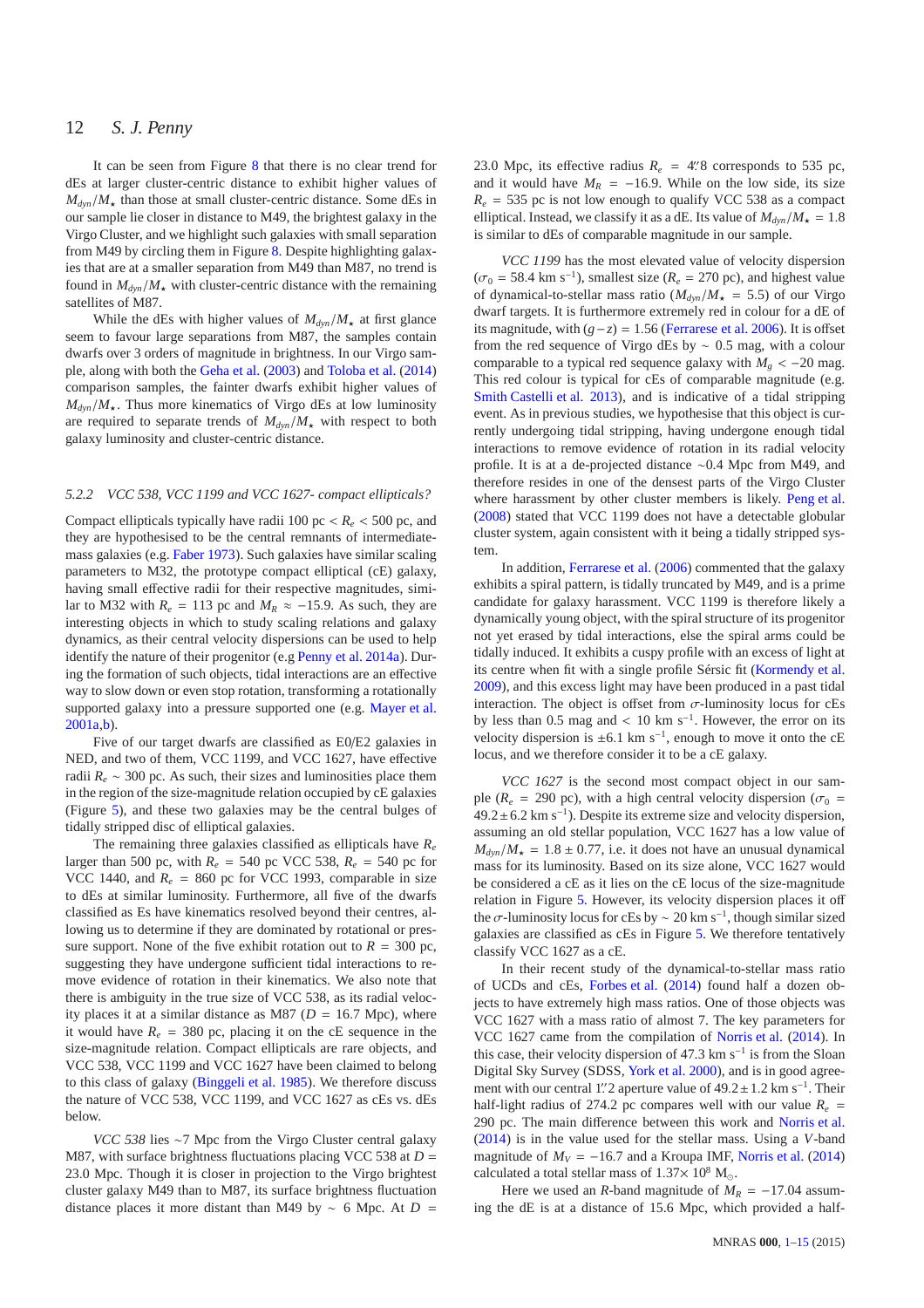light luminosity of  $2.7 \times 10^8$  L<sub>☉</sub>. In Table 5 we list the stellar mass converted from this luminosity corresponding to mean stellar ages of 10, 5 and 3 Gyr for a Kroupa IMF and metallicity of  $[Z/H] = -0.33$  dex. The weak Balmer lines in the est spectrum of VCC 1627 suggest a very old age and hence a half-light stellar mass of about  $6 \times 10^8$  M<sub>☉</sub> assuming a mean stellar age of 10 Gyr. This is in close agreement with our stellar mass calculated using the metallicity-insensitive *K*-band, which provides a half-light stellar mass ~  $5.4 \times 10^8$  M<sub>☉</sub>. Regardless of the age of the stellar population, the three stellar masses we calculated are all greater than that of [Norris et al.](#page-13-7) [\(2014](#page-13-7)). However, if we take distance of VCC 1627 to be 7.7 Mpc, based on its velocity of 236 km s<sup>-1</sup> as provided by the NASA Extragalactic Database (NED), then we re-calculate a stellar mass of  $1.37 \times 10^8$  M<sub>o</sub>, identical to that used in [Forbes et al.](#page-13-5) [\(2014](#page-13-5)) and [Norris et al.](#page-13-7) [\(2014](#page-13-7)). The distance to VCC 1627 provided by NED would place the dwarf well outside the Virgo Cluster, thus we use its distance from surface brightness fluctuations. We therefore obtain a dynamical-to-stellar mass ratio of ∼ 1.8 assuming a mean stellar age of 10 Gyr and a distance of 15.6 Mpc. Our value of  $M_{dyn}/M_{\star}$  is no longer an extreme mass ratio, and is only slightly elevated above unity.

#### *5.2.3 Flat velocity dispersion and radial velocity profiles*

The majority of the Virgo dEs in our sample with extended kinematic measurements have nearly flat velocity dispersion profiles, with only VCC 1199 exhibiting a clear central peak. Flat velocity dispersion profiles in dEs are also found by [Forbes et al.](#page-13-3) [\(2011](#page-13-3)), [Toloba et al.](#page-14-12)  $(2011)$  $(2011)$ , and [Rys et al.](#page-14-15)  $(2013)$ . A comparable result is observed for the Local Group dSphs, which exhibit flat velocity dispersion profiles out to ∼ 1 kpc from their centres (e.g. Walker et al. 2007). Assuming these galaxies are in virial equilibrium, this is taken as evidence that the Local Group dSphs possess extended dark matter haloes that dominate their total mass. However, the dEs typically have values of  $M_{dyn}/M_{\star}$  < 2 within 1  $R_e$ , implying their central kinematics are not dark matter dominated, comparable to the results of [Toloba et al.](#page-14-12) [\(2011](#page-14-12)). The lack of central peaks in the velocity dispersion profiles of the dwarfs also show that their central kinematics are not dominated by intermediate-mass black holes.

Furthermore, we do not detect any rotation in the same five Virgo dwarfs to within  $\pm 10$  km s<sup>-1</sup> of their central values, with typical errors on their measured radial velocities <sup>±</sup>6 km s−<sup>1</sup> . All five dwarfs have cluster-centric distance that place them within one virial radius of the Virgo A / M87 subcluster, though VCC 538 has a distance from surface brightness fluctuations that places it outside the main cluster. VCC 1199 is furthermore likely in the Virgo B / M49 subcluster, again subject to a high local galaxy density favourable to numerous galaxy-galaxy interactions. With no evidence of rotation in their kinematics, the five dEs in our sample with extended kinematics are slow rotators. Given their central location and lack of rotation, these objects have undergone sufficient tidal interactions that all evidence for rotation has been erased from their kinematics (see the simulations of e.g. [Mastropietro et al. 2005\)](#page-13-14).

Toloba et al. (2014) find a similar correlation for dEs in Virgo, such that 10 of the 11 slow rotators in their sample are found within 1 Mpc of the Virgo Cluster central galaxy M87. After several passes through the cluster centre, the progenitor is heated, and transformed into a pressure supported system, and objects at smaller clustercentric radii will be transformed more quickly. Therefore, if the dEs and cEs in our sample have undergone enough interactions, they will not exhibit rotation in their kinematics, and are pressure supported systems.

## **5.3 Group dEs**

We present velocity dispersions for seven dEs in the NGC 1023 and NGC 1407 groups. The two groups are very different: NGC 1023 is an un-evolved group, consisting of a few spiral galaxies, whereas NGC 1407 is often taken to be a nearby analogue of a fossil group, dominated by its central elliptical. Despite their very different environments to the Virgo and Perseus clusters, the group dEs follow the same size-magnitude and  $\sigma$ -luminosity relations as objects in higher density environments. For both groups, the group dEs with  $M_R$  > −16 lie on the branch in the size-magnitude relation traced by local group dSphs and the brighter dE galaxies.

The NGC 1023 group is remarkably lacking in bright, passive dEs, with a dE fraction 45 percent of all dwarfs, vs. a dE fraction of 80 percent of all dwarfs in the NGC 1407 group [\(Trentham & Tully](#page-14-6) [2009](#page-14-6)). Indeed, two of the dwarfs we investigate, NGC 1023\_14 and NGC 1023\_18, have ongoing star formation. NGC 1023\_18 has a large separation  $> 1$  Mpc from NGC 1023, and is thus unlikely to have been quenched by its group environment. However, NGC 1023\_18 is located at a projected distance ∼ 120 kpc from NGC 1023, where it might be expected to be tidally stripped by its host galaxy, and may therefore be tidally perturbed, increasing its velocity dispersion. If bright dEs are the remnants of tidally stripped disc galaxies, sparse groups such as the Local Group and the NGC 1023 group are likely inefficient at transforming infalling discs into objects with little or no star formation.

Six of the seven group dEs examined here have elevated values of  $M_{dyn}/M_{\star} > 3$ , with the fainter dEs with  $M_R > -15.5$  exhibiting the highest values. The group dEs fall into the luminosity gap where few dEs outside of the Local Group have measured kinematics. From the left-hand panel of Figure 6, these dEs in the NGC 1023 and NGC 1407 groups exhibit values of  $M_{dyn}/M_{\star} > 3$ , comparable to those of the brightest dSphs in the Local Group. These elevated values of  $M_{dyn}/M_{\star} > 3$  suggest that like the Local Group dSphs, the faintest dEs in our sample are dominated by dark matter within 1  $R_e$ . Our calculated values of  $M_{dyn}/M_{\star}$  for the faint dEs also agree with those predicted in [Penny et al.](#page-14-18) [\(2009](#page-14-18)) for dEs of comparable luminosity in the Perseus Cluster. However, we caution that the faintest dEs in this study have velocity dispersions comparable to the resolution of Keck-esi, and their true velocity dispersions, and hence dynamical masses, may be lower than those measured here.

Dwarf ellipticals in low density environments typically have younger mean stellar ages than those in cluster cores. For example, within the Coma Cluster, dEs at a cluster-centric distance of 2.5 Mpc have mean stellar ages ∼half that of dEs in the centre of Coma [\(Smith et al. 2012](#page-14-19)). Thus we may be over-estimating the *R*band stellar mass-to-light ratios for the group dEs by assuming they have the same mean stellar ages as those in the Virgo Cluster. This effect is clearly seen in Table [5,](#page-7-0) where the stellar masses calculated using *R*-band luminosities are lower for a younger stellar population. Ideally, we would determine the stellar masses for all the dEs in our sample using *K*-band photometry, for which the stellar massto-light ratios are fairly insensitive to stellar age for galaxies with mean stellar ages > 3 Gyr. Unfortunately, well-measured *K*-band magnitudes are not available for the majority of our group dEs, as they are too low surface brightness to be detected in the 2MASS survey. Therefore the calculated values assuming a mean stellar age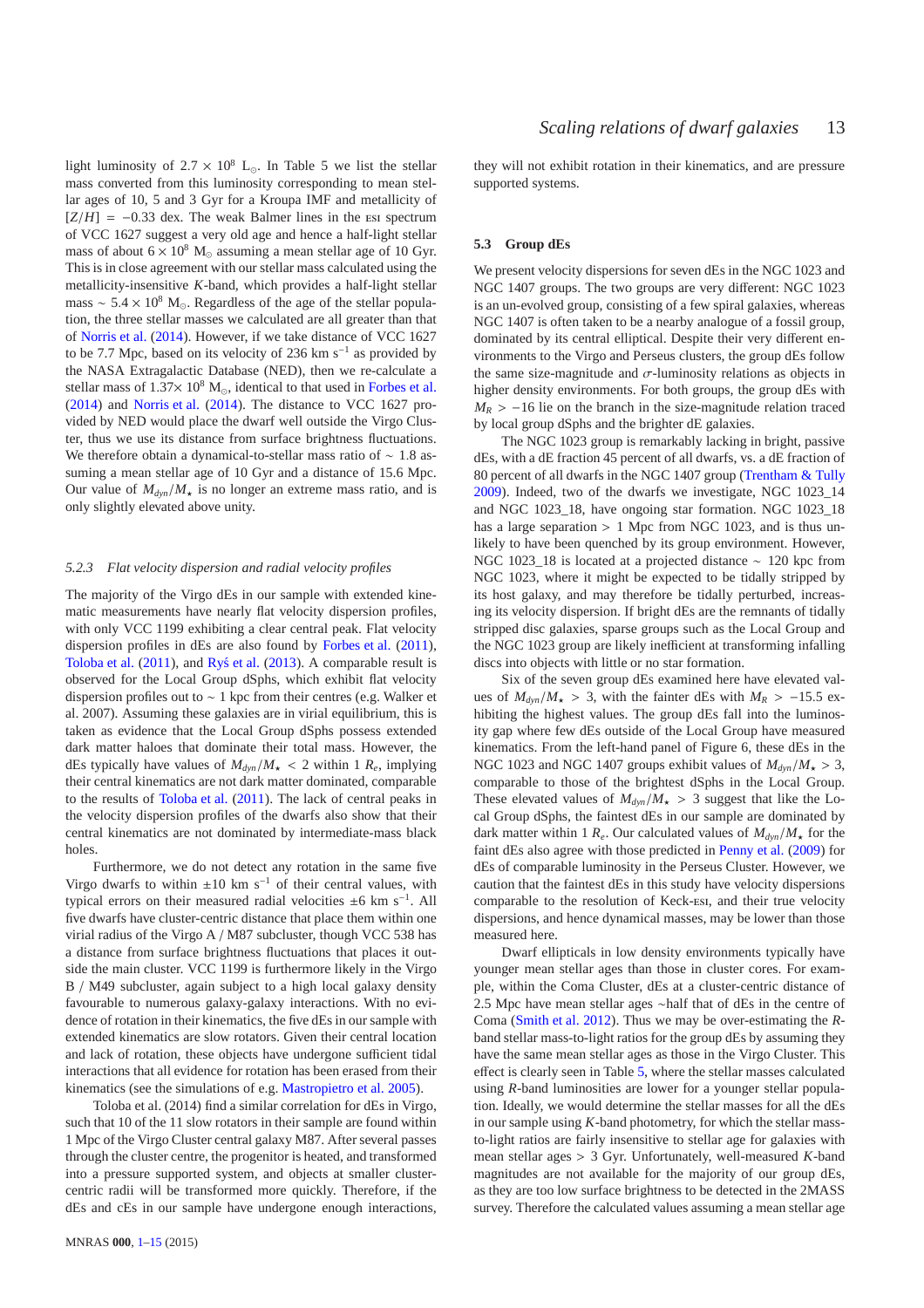of 10 Gyr are upper limits on their stellar mass, and the true values of  $M_{dyn}/M_{\star}$  for these objects are likely higher.

# <span id="page-13-0"></span>**6 CONCLUSIONS**

In this work, we have measured velocity dispersions for dE galaxies in three environments: the Virgo Cluster, the E/S0 dominated NGC 1407 group, and the spiral dominated NGC 1023 group. We supplemented these data with three dEs in the Perseus Cluster first presented in [Penny et al.](#page-14-4) [\(2014b](#page-14-4)). While the majority of studies to date have focussed on dEs in the cluster environment, we have extended the study of these objects to less dense group regions. Central velocity dispersions were measured for 15 dwarf using the Keck-esi spectrograph, with velocity dispersion profiles measured for five compact dEs/cEs in the Virgo Cluster.

We found that the five compact dEs in the Virgo Cluster with sizes  $R_e$  < 500 pc have flat velocity dispersion profiles out to 300 pc from the centres ( $\sim 1$  *R<sub>e</sub>* for the three most compact objects in our sample), with no evidence for central peaks as found for more massive galaxies such as giant ellipticals. We furthermore found no evidence for rotation in these 5 compact Virgo dwarfs to the same radius, and they are instead pressure supported slow rotators. Two of the Virgo galaxies, VCC 1199 and VCC 1627 have sizes *R<sup>e</sup>* < 300 pc, and velocity dispersions  $\sim$  50 km s<sup>-1</sup>, and we therefore classify these objects as compact ellipticals.

Despite the range of environments examined here, from the spiral dominated NGC 1023 group, the E/S0 dominated NGC 1407 group, through to the Virgo and Perseus clusters, the dEs and cEs we examined here follow the same  $\sigma$ -luminosity and sizemagnitude relations. There is a slight preference for dEs in groups to exhibit higher values of  $M_{dyn}/M_{\star}$ , with a mean value of  $M_{dyn}/M_{\star} = 5.1 \pm 0.6$  for group dEs, vs.  $M_{dyn}/M_{\star} = 2.2 \pm 0.5$  for cluster dEs. We note that this difference may be due to the group dwarfs having lower luminosity than our Virgo Cluster targets, else they could host different stellar populations. We also search for trends in  $M_{dyn}/M_{\star}$  vs. distance from M87 for dEs in the Virgo Cluster, by "de-projecting" their distances from M87 using surface brightness fluctuation distances. We supplemented our dE sample of five Virgo dwarfs with redshift independent distances with data taken from the literature. No trend is found between  $M_{dyn}/M_{\star}$  and distance from M87, with no preference for dEs with high values of  $M_{dyn}/M_{\star}$  to reside in the outskirts or centre of the Virgo Cluster.

# **ACKNOWLEDGEMENTS**

SJP acknowledges the support of an Australian Research Council Super Science Postdoctoral Fellowship grant FS110200047 and postdoctoral funding from the University of Portsmouth. JJ and DAF thank the ARC for financial support via DP130100388. We thank Caroline Foster, Nicola Pastorello, and Vincenzo Pota for their assistance with our observations. We thank the referee whose comments helped improve this paper. This project made use of the NASA Extragalactic Database (NED) and data products from the Two Micron All Sky Survey, which is a joint project of the University of Massachusetts and the Infrared Processing and Analysis Center/California Institute of Technology, funded by the National Aeronautics and Space Administration and the National Science Foundation. We thank the staff of the W. M. Keck Observatory for their support. Some the data presented herein were obtained at the

W.M. Keck Observatory, which is operated as a scientific partnership among the California Institute of Technology, the University of California and the National Aeronautics and Space Administration. This work was supported in part by National Science Foundation Grant No. PHYS-1066293 and the hospitality of the Aspen Center for Physics. The authors wish to recognise and acknowledge the very significant cultural role and reverence that the summit of Mauna Kea has always had within the indigenous Hawaiian community. We are most fortunate to have the opportunity to conduct observations from this mountain.

#### **REFERENCES**

- <span id="page-13-34"></span>Bender R., Burstein D., Faber S. M., 1992, [ApJ,](http://dx.doi.org/10.1086/171940) [399, 462](http://adsabs.harvard.edu/abs/1992ApJ...399..462B)
- <span id="page-13-21"></span>Binggeli B., Sandage A., Tammann G. A., 1985, [AJ,](http://dx.doi.org/10.1086/113874) [90, 1681](http://adsabs.harvard.edu/abs/1985AJ.....90.1681B)
- <span id="page-13-22"></span>Blakeslee J. P., et al., 2009, [ApJ,](http://dx.doi.org/10.1088/0004-637X/694/1/556) [694, 556](http://adsabs.harvard.edu/abs/2009ApJ...694..556B)
- <span id="page-13-31"></span>Blakeslee J. P., et al., 2010, [ApJ,](http://dx.doi.org/10.1088/0004-637X/724/1/657) [724, 657](http://adsabs.harvard.edu/abs/2010ApJ...724..657B)
- <span id="page-13-17"></span>Brodie J. P., Romanowsky A. J., Strader J., Forbes D. A., 2011, [AJ,](http://dx.doi.org/10.1088/0004-6256/142/6/199) [142, 199](http://adsabs.harvard.edu/abs/2011AJ....142..199B)
- <span id="page-13-24"></span>Cappellari M., et al., 2006, [MNRAS,](http://dx.doi.org/10.1111/j.1365-2966.2005.09981.x) [366, 1126](http://adsabs.harvard.edu/abs/2006MNRAS.366.1126C)
- <span id="page-13-29"></span>Chen C.-W., Côté P., West A. A., Peng E. W., Ferrarese L., 2010, [ApJS,](http://dx.doi.org/10.1088/0067-0049/191/1/1) [191, 1](http://adsabs.harvard.edu/abs/2010ApJS..191....1C)
- <span id="page-13-10"></span>Chilingarian I. V., 2009, [MNRAS,](http://dx.doi.org/10.1111/j.1365-2966.2009.14450.x) [394, 1229](http://adsabs.harvard.edu/abs/2009MNRAS.394.1229C)
- <span id="page-13-35"></span>Chilingarian I., Cayatte V., Revaz Y., Dodonov S., Durand D., Durret F., Micol A., Slezak E., 2009, [Science,](http://dx.doi.org/10.1126/science.1175930) [326, 1379](http://adsabs.harvard.edu/abs/2009Sci...326.1379C)
- <span id="page-13-19"></span>Côté P., et al., 2004, [ApJS,](http://dx.doi.org/10.1086/421490) [153, 223](http://adsabs.harvard.edu/abs/2004ApJS..153..223C)
- <span id="page-13-15"></span>D'Onghia E., Besla G., Cox T. J., Hernquist L., 2009, [Nature,](http://dx.doi.org/10.1038/nature08215) [460, 605](http://adsabs.harvard.edu/abs/2009Natur.460..605D)
- <span id="page-13-1"></span>Dabringhausen J., Hilker M., Kroupa P., 2008, [MNRAS,](http://dx.doi.org/10.1111/j.1365-2966.2008.13065.x) [386, 864](http://adsabs.harvard.edu/abs/2008MNRAS.386..864D)
- <span id="page-13-11"></span>De Rijcke S., Dejonghe H., Zeilinger W. W., Hau G. K. T., 2003, [A&A,](http://dx.doi.org/10.1051/0004-6361:20021866) [400, 119](http://adsabs.harvard.edu/abs/2003A%26A...400..119D)
- <span id="page-13-38"></span>Faber S. M., 1973, [ApJ,](http://dx.doi.org/10.1086/151881) [179, 423](http://adsabs.harvard.edu/abs/1973ApJ...179..423F)
- <span id="page-13-27"></span>Ferrarese L., et al., 2006, [ApJS,](http://dx.doi.org/10.1086/501350) [164, 334](http://adsabs.harvard.edu/abs/2006ApJS..164..334F)
- <span id="page-13-18"></span>Firth P., Evstigneeva E. A., Jones J. B., Drinkwater M. J., Phillipps S., Gregg M. D., 2006, [MNRAS,](http://dx.doi.org/10.1111/j.1365-2966.2006.10993.x) [372, 1856](http://adsabs.harvard.edu/abs/2006MNRAS.372.1856F)
- <span id="page-13-2"></span>Forbes D. A., Lasky P., Graham A. W., Spitler L., 2008, [MNRAS,](http://dx.doi.org/10.1111/j.1365-2966.2008.13739.x) [389, 1924](http://adsabs.harvard.edu/abs/2008MNRAS.389.1924F)
- <span id="page-13-3"></span>Forbes D. A., Spitler L. R., Graham A. W., Foster C., Hau G. K. T., Benson A., 2011, [MNRAS,](http://dx.doi.org/10.1111/j.1365-2966.2011.18335.x) [413, 2665](http://adsabs.harvard.edu/abs/2011MNRAS.413.2665F)
- <span id="page-13-33"></span>Forbes D. A., Pota V., Usher C., Strader J., Romanowsky A. J., Brodie J. P., Arnold J. A., Spitler L. R., 2013, [MNRAS,](http://dx.doi.org/10.1093/mnrasl/slt078) [435, L6](http://adsabs.harvard.edu/abs/2013MNRAS.435L...6F)
- <span id="page-13-5"></span>Forbes D. A., Norris M. A., Strader J., Romanowsky A. J., Pota V., Kannappan S. J., Brodie J. P., Huxor A., 2014, [MNRAS,](http://dx.doi.org/10.1093/mnras/stu1631) [444, 2993](http://adsabs.harvard.edu/abs/2014MNRAS.444.2993F)
- <span id="page-13-8"></span>Geha M., Guhathakurta P., van der Marel R. P., 2002, [AJ,](http://dx.doi.org/10.1086/344764) [124, 3073](http://adsabs.harvard.edu/abs/2002AJ....124.3073G)
- <span id="page-13-9"></span>Geha M., Guhathakurta P., van der Marel R. P., 2003, [AJ,](http://dx.doi.org/10.1086/377624) [126, 1794](http://adsabs.harvard.edu/abs/2003AJ....126.1794G)
- <span id="page-13-36"></span>Guérou A., et al., 2015, [ApJ,](http://dx.doi.org/10.1088/0004-637X/804/1/70) [804, 70](http://adsabs.harvard.edu/abs/2015ApJ...804...70G)
- <span id="page-13-26"></span>Janz J., Lisker T., 2008, [ApJ,](http://dx.doi.org/10.1086/595720) [689, L25](http://adsabs.harvard.edu/abs/2008ApJ...689L..25J)
- <span id="page-13-28"></span>Janz J., Lisker T., 2009, [ApJ,](http://dx.doi.org/10.1088/0004-637X/696/1/L102) [696, L102](http://adsabs.harvard.edu/abs/2009ApJ...696L.102J)
- <span id="page-13-25"></span>Jedrzejewski R. I., 1987, MNRAS, [226, 747](http://adsabs.harvard.edu/abs/1987MNRAS.226..747J)
- <span id="page-13-37"></span>Jerjen H., Binggeli B., Barazza F. D., 2004, [AJ,](http://dx.doi.org/10.1086/381065) [127, 771](http://adsabs.harvard.edu/abs/2004AJ....127..771J)
- <span id="page-13-23"></span>Jorgensen I., Franx M., Kjaergaard P., 1995, MNRAS, [276, 1341](http://adsabs.harvard.edu/abs/1995MNRAS.276.1341J)
- <span id="page-13-30"></span>Kim S., et al., 2014, [ApJS,](http://dx.doi.org/10.1088/0067-0049/215/2/22) [215, 22](http://adsabs.harvard.edu/abs/2014ApJS..215...22K)
- <span id="page-13-6"></span>Kormendy J., Bender R., 2012, [ApJS,](http://dx.doi.org/10.1088/0067-0049/198/1/2) [198, 2](http://adsabs.harvard.edu/abs/2012ApJS..198....2K)
- <span id="page-13-42"></span>Kormendy J., Fisher D. B., Cornell M. E., Bender R., 2009, [ApJS,](http://dx.doi.org/10.1088/0067-0049/182/1/216) [182, 216](http://adsabs.harvard.edu/abs/2009ApJS..182..216K)
- <span id="page-13-20"></span>Lisker T., Grebel E. K., Binggeli B., 2008, [AJ,](http://dx.doi.org/10.1088/0004-6256/135/1/380) [135, 380](http://adsabs.harvard.edu/abs/2008AJ....135..380L)
- <span id="page-13-32"></span>Maraston C., 2005, [MNRAS,](http://dx.doi.org/10.1111/j.1365-2966.2005.09270.x) [362, 799](http://adsabs.harvard.edu/abs/2005MNRAS.362..799M)
- <span id="page-13-14"></span>Mastropietro C., Moore B., Mayer L., Debattista V. P., Piffaretti R., Stadel J., 2005, [MNRAS,](http://dx.doi.org/10.1111/j.1365-2966.2005.09579.x) [364, 607](http://adsabs.harvard.edu/abs/2005MNRAS.364..607M)
- <span id="page-13-39"></span>Mayer L., Governato F., Colpi M., Moore B., Quinn T. R., Baugh C. M., 2001a, [Ap&SS,](http://dx.doi.org/10.1023/A:1017562225479) [276, 375](http://adsabs.harvard.edu/abs/2001Ap%26SS.276..375M)
- <span id="page-13-40"></span>Mayer L., Governato F., Colpi M., Moore B., Quinn T., Wadsley J., Stadel J., Lake G., 2001b, [ApJ,](http://dx.doi.org/10.1086/318898) [547, L123](http://adsabs.harvard.edu/abs/2001ApJ...547L.123M)
- <span id="page-13-16"></span>Mayer L., Mastropietro C., Wadsley J., Stadel J., Moore B., 2006, [MNRAS,](http://dx.doi.org/10.1111/j.1365-2966.2006.10403.x) [369, 1021](http://adsabs.harvard.edu/abs/2006MNRAS.369.1021M)
- <span id="page-13-12"></span>McConnachie A. W., 2012, [AJ,](http://dx.doi.org/10.1088/0004-6256/144/1/4) [144, 4](http://adsabs.harvard.edu/abs/2012AJ....144....4M)
- <span id="page-13-4"></span>Misgeld I., Hilker M., 2011, [MNRAS,](http://dx.doi.org/10.1111/j.1365-2966.2011.18669.x) [414, 3699](http://adsabs.harvard.edu/abs/2011MNRAS.414.3699M)
- <span id="page-13-13"></span>Moore B., Katz N., Lake G., Dressler A., Oemler A., 1996, [Nature,](http://dx.doi.org/10.1038/379613a0) [379, 613](http://adsabs.harvard.edu/abs/1996Natur.379..613M)
- <span id="page-13-7"></span>Norris M. A., et al., 2014, [MNRAS,](http://dx.doi.org/10.1093/mnras/stu1186) [443, 1151](http://adsabs.harvard.edu/abs/2014MNRAS.443.1151N)
- <span id="page-13-41"></span>Peng E. W., et al., 2008, [ApJ,](http://dx.doi.org/10.1086/587951) [681, 197](http://adsabs.harvard.edu/abs/2008ApJ...681..197P)